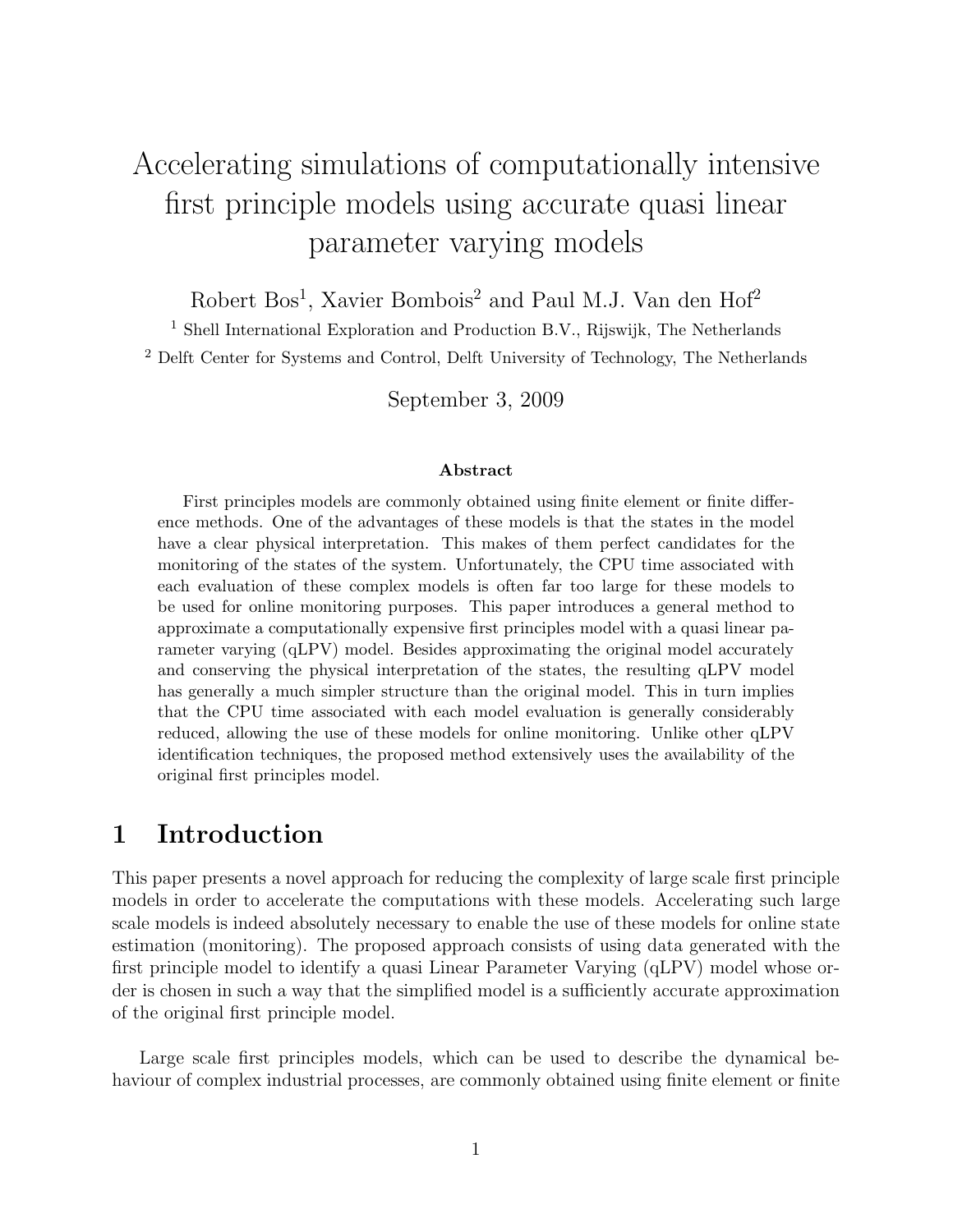difference methods with a very fine spatial grid. Consequently, the obtained state-space models (1)-(2) are characterized by a very large state vector  $\bar{x}(k)$  (typically  $dim(\bar{x}(k)) \sim 10^3 - 10^9$ ) and complex nonlinear functions  $\bar{f}(\cdot)$  and  $\bar{h}(\cdot)$ :

$$
\bar{x}(k+1) = \bar{f}(\bar{x}(k), u(k)) \tag{1}
$$

$$
y(k) = \bar{h}(\bar{x}(k), u(k)). \tag{2}
$$

In (1)-(2), the vector  $u(k)$  represents the inputs of the system and the vector  $y(k)$  the measured outputs. In such first principle models, the states  $\bar{x}(k)$  have a clear physical interpretation. In fact, first principle modeling is the only technique<sup>1</sup> which allows to describe the relation between the inputs  $u(k)$  and the physical properties that are not directly measured i.e. the state vector  $\bar{x}(k)$ . Consequently, in theory, such a model is the perfect tool for the online monitoring of these physical properties. However, we will see that, in practice, this is not the case. Indeed, the monitoring of the state vector is typically performed using nonlinear Kalman filtering. Nonlinear Kalman filtering estimates the state-vector  $\bar{x}$ at time k from  $u(k)$ ,  $y(k)$  and the estimate of  $\bar{x}$  at time  $k-1$ . For this purpose, the algorithm requires a number of evaluations of the model  $(1)-(2)$  which is proportional to (at least)  $dim(\bar{x}(k))$ . Knowing that, due to the complexity of the functions  $\bar{f}(\cdot)$  and  $\bar{h}(\cdot)$ , the CPU time required by one model evaluation can be of the order of the sampling interval, these large scale first principles model can usually only be used for off-line simulation studies.

The problem of simplifying a large scale first principles model to enable online monitoring of the physical variables  $\bar{x}(k)$  (and to enable control design) is thus of the highest importance. Based on the considerations above, the simplification of the model must involve both

- 1. the reduction of the number of states (in order to reduce the number of model evaluations required for the state estimation),
- 2. and the reduction of the complexity of the nonlinear functions involved in the nonlinear model (in order to reduce the time required for each of the remaining evaluations).

In this paper, we will focus on the second objective. Indeed, the problem of an overly large state dimension has already been extensively studied in the literature [8, 18, 13]. This problem can be solved by using projection based model reduction technique such as Proper Orthogonal Decomposition (POD)[8] or (Empirical) nonlinear Balancing [18][13]. POD techniques allow one to derive a matrix  $T$  with (much) more rows than columns and this matrix is used to project the original state vector  $\bar{x}(k)$  into a reduced order state vector  $x(k)$  (i.e. with  $\dim(x(k)) << \dim(\bar{x}(k))$ . This is done using the following relation  $x(k) = T^{\dagger} \bar{x}(k)$ with  $T^{\dagger}$  the pseudo-inverse of the mapping T. The matrix T is determined in such a way that the physical state  $\bar{x}(k)$  can be accurately reconstructed from the reduced order states  $x(k)$  using the mapping  $Tx(k)$  i.e.  $\bar{x}(k) \approx Tx(k)$ . By doing this, the original first principle model (1)-(2) can be replaced by the following reduced order model:

$$
x(k+1) = f(x(k), u(k)) \stackrel{\Delta}{=} T^{\dagger} \bar{f}(Tx(k), u(k)) \tag{3}
$$

$$
y(k) = h(x(k), u(k)) \stackrel{\Delta}{=} \bar{h}(Tx(k), u(k))
$$
\n(4)

$$
\bar{x}(k) = Tx(k) \tag{5}
$$

<sup>1</sup>Data-based modeling is only able to describe the input-output behaviour.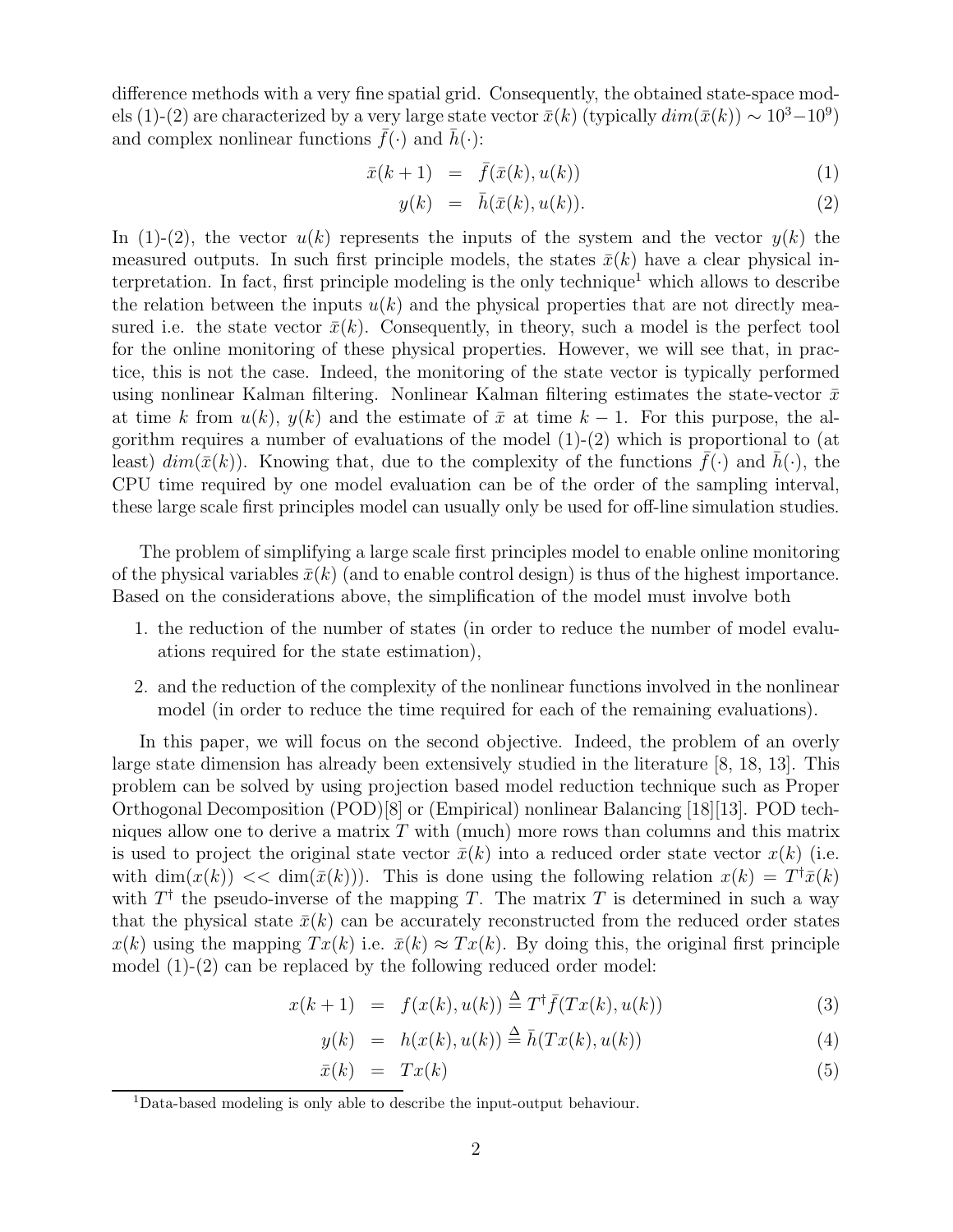With (Empirical) nonlinear Balancing [18][13], the reduction of the state dimension can be obtained in a slightly different, but similar way.

The model (3)-(4) can be used in nonlinear Kalman filtering to deliver an estimate  $\hat{x}(k)$ of the reduced order state  $x(k)$  and (5) can then be used to construct the estimate  $\hat{\bar{x}}(k)$ of the original state vector  $\bar{x}(k)$  i.e.  $\hat{\bar{x}}(k) = T\hat{x}(k)$ . Since  $\dim(x(k)) \ll \dim(\bar{x}(k))$ , the number of evaluations of the model (3)-(4) required to compute  $\hat{x}(k)$  (and thus  $\hat{\bar{x}}(k)$ ) is strongly reduced. However, the above procedure does not necessarily reduce the computational effort<sup>2</sup> per model evaluation. Indeed, the model  $(3)-(4)$  still involves the complicated nonlinear functions  $f(.)$  and  $h(.)$ . In fact, only when the original model (1)-(2) is linear, a state dimension reduction as presented above will result in a model that can be evaluated significantly faster than the original full order model.

As a consequence, online monitoring is generally still impossible with the model (3)-(4) and the second simplification objective has also to be performed. This second simplification objective is to reduce the complexity of the nonlinear functions  $f(.)$  and  $h(.)$  in  $(3)-(4)$  (or equivalently to reduce the complexity of the nonlinear functions  $f(.)$  and  $h(.)$  in (1)-(2)) and as a consequence to reduce the computation time per model evaluation.

In the literature, different approaches are available in order to reduce the complexity of the nonlinear functions  $f(.)$  (resp.  $f(.)$ ) and  $h(.)$  (resp.  $h(.)$ ) for this purpose.

The first approach consists of simplifying the physical relations that were used to generate the model (1)-(2). Physical relations can be simplified by ignoring higher order terms, or neglecting certain effects (see [15] and references therein). While good results can be obtained in this manner [6], such an approach is highly problem specific and requires process specialists to perform the model simplification.

The second approach is a partitioning method [5, 1]. Partitioning methods split the original state  $\bar{x}(k)$  into two parts:  $\bar{x}^{[1]}(k)$  and  $\bar{x}^{[2]}(k)$ . The model (1) is only used to compute  $\bar{x}^{[1]}$ , the remaining states are reconstructed using linear methods. A drawback of this approach is that it is generally difficult to find an appropriate partitioning allowing the accurate reconstruction of  $\bar{x}^{[2]}(k)$ .

As opposed to the previous approaches, the third approach is very simple to implement. In this approach, the initial model  $(1)-(2)$  is first linearized around a chosen working point before the state dimension is reduced [15]. Indeed, as already mentioned, for linear models, the reduction of the state dimension results in a considerable reduction of the computation time. A drawback of this method is that linearization only results in reasonably accurate models if the original system was already close to a linear system.

The fourth approach encountered in the literature simplifies the full order state equation (1) using a data-based approach [10]. More precisely, simulation data  $\{\bar{x}(k), u(k)\}$ 

<sup>2</sup>When the model is available in implicit form, some increase in simulation speed can sometimes be obtained. This decrease in CPU time per model evaluation is mostly only minor [1, 19].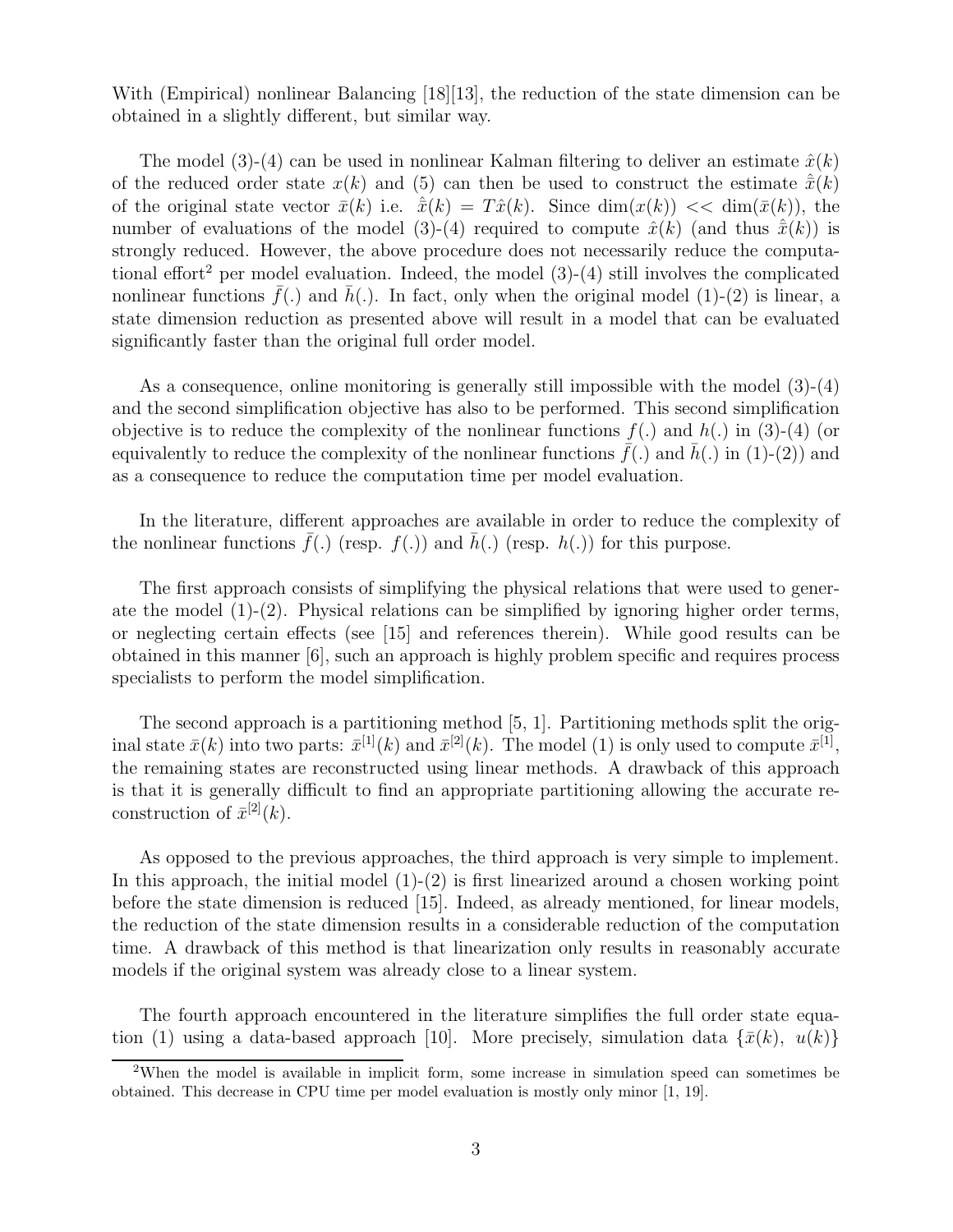are generated with (1). The simulation data  $\bar{x}(k)$  are projected into the reduced order  $x(k) = T^{\dagger} \bar{x}(k)$  using the matrix  $T^{\dagger}$  derived using POD techniques with the simulation data (or other data). Subsequently, a subspace estimator is used to identify a linear (and thus much faster) model of the relation between  $x(k)$  and  $u(k)$ . Like in the third approach, the main drawback of this method is that, if the original model shows significant nonlinearities, the accuracy of the linear model will be limited.

There should always be a trade-off between the accuracy of the approximated model and the reduction of the computation time per model evaluation. That is why [17] builds on the ideas of [10] and proposes to also identify the nonlinear part using an empirical structure. In this sense, the present paper can be considered as an extension of the approach in [17]. Our procedure indeed uses simulation data to identify a simple nonlinear approximation of the complex nonlinear model. However, our approach differs from the methodology in [17] mainly in the fact that we propose a clear procedure in order to come up with the empirical structure for the nonlinear part (see below).

Since, the most CPU time is generally by far spent evaluating the state equation, we will only consider the simplification of the nonlinear function  $f(.)$  (resp.  $\bar{f}(.)$ ). Our procedure starts by identifying a linear model of the nonlinear equation (3):

$$
x(k+1) = A_0 x(k) + B_0 u(k) + \delta_0
$$
\n(6)

We show that this can be done using a classical linear least square optimization. If this linear model is not sufficient to achieve the desired accuracy, we will use the same data to identify a quasi-Linear Parameter Varying model<sup>3</sup> to complete the linear model (6):

$$
x(k+1) = A_0 \ x(k) + B_0 \ u(k) + \delta_0 + \underbrace{\sum_{m=1}^{M} \phi_m(x(k), u(k)) [A_m x(k) + B_m u(k) + \delta_m]}_{\text{q-LPV model}} \tag{7}
$$

In the q-LPV model, we see that M component linear models  $(A_m, B_m, \delta_M)$  are summed after being weighted according to scalar scheduling functions  $\phi_m(\cdot)$ . The scheduling functions  $\phi_m(\cdot)$  determine how the behaviour of the identified model should change according to the current operating point. Even using a relatively low number of component models and relatively simple scheduling functions  $\phi_m(\cdot)$  a wide variety of nonlinear models can be accurately approximated using the structure (7) and this approximation will require, due to its simplicity, considerably less computation time per model evaluation.

The problem of identifying qLPV models has been extensively studied in nonlinear identification literature. The current methods can be divided into the following categories:

1. identify scheduling functions  $\phi_m(\cdot)$  and models  $A_m, B_m, \delta_m$  for  $m = 1, \ldots, M$  simultaneously, see e.g  $[21, 3, 14]$ ,

<sup>3</sup>Quasi-Linear Parameter Varying (qLPV) models are also known under the names local linear models or fuzzy models.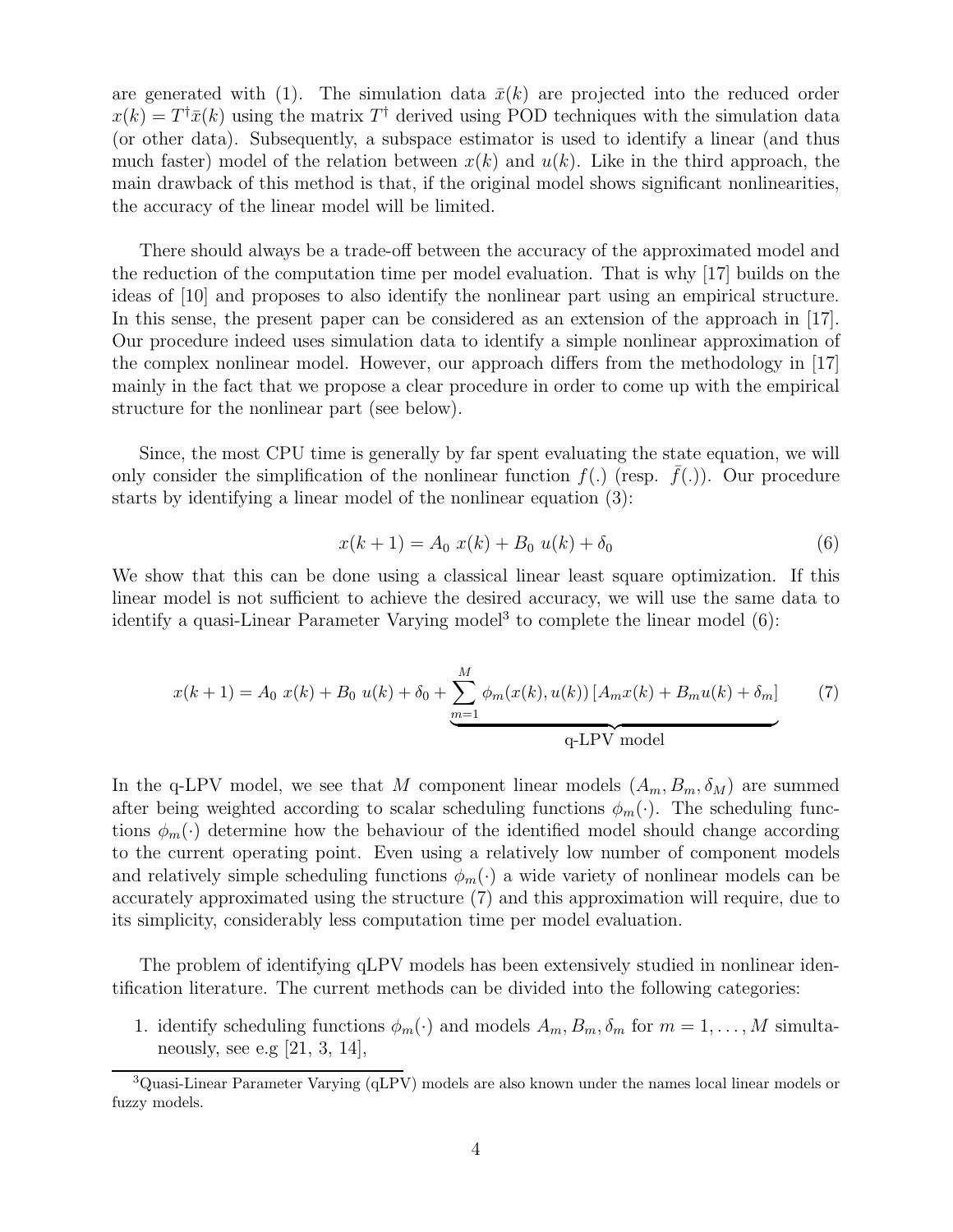- 2. functions  $\phi_m(\cdot)$  are assumed known, identify only  $A_m, B_m, \delta_m$  for  $m = 1, \ldots, M$ ,
- 3. two stage methods: first determine scheduling functions  $\phi_m(\cdot)$  then identify  $A_m, B_m, \delta_m$ for  $m = 1, \ldots, M$ . [11, 2].

In this paper, we will introduce a new method to identify qLPV models which will use the specificities of the identification problem considered in this paper. The identification problem in this paper is indeed quite different from classical identification problems. The main specificity is that we will identify a simplified model<sup>4</sup> of the **known** nonlinear equation  $(3)$ . This implies that we are able to generate simulation data  $Z^N = \{u(1), x(1), \ldots, u(N), x(N)\}\$ concerning the states  $x(k)$  which are in practice unmeasured. This also implies that the data are not perturbed by noise. Finally, since we know the system we want to identify, we will be able to use this knowledge for the identification. Our qLPV identification approach is a two stage method:

- 1. Unlike most qLPV identification methods, we will first determine the linear component models. For this purpose, the complex nonlinear model (3) is linearized around each data pair  $(u(k), x(k))$  in  $Z<sup>N</sup>$ . The most significant linear behaviours among these N local linear models are subsequently determined using a similar POD technique as the one used for state reduction.
- 2. Then, in a second step, we parameterize the scheduling functions  $\phi_m(\cdot, \theta_m)$  and estimate the optimal values for  $\theta_m$  using the simulation data.

The optimal length  $M$  for the expansion in  $(7)$  is determined in order to achieve the desired accuracy.

# 2 qLPV models and notations

In this paper, we consider the approximation of complex non-linear state-space models using both linear and quasi-LPV model structures. In this section, we describe in details these model structures and introduce some useful notations.

A linear model structure for the state equation is given by:

$$
x(k+1) = A x(k) + B u(k) + \delta
$$
\n
$$
(8)
$$

where  $x(k) \in \mathbb{R}^{n \times 1}$  is the state vector at time k,  $u(k)$  the input of the system,  $\delta \in \mathbb{R}^{n \times 1}$ an offset vector and  $(A, B)$  the state-space matrices. The parameters that can be tuned to approximate the nonlinear system are the matrices A and B and the vector  $\delta$ . These parameters can be collected in a parameter vector  $\mathcal{V}$ :

$$
\mathcal{V} = \left( \begin{array}{cc} vec(A)^T & vec^T(B) & vec(\delta)^T \end{array} \right) \tag{9}
$$

<sup>&</sup>lt;sup>4</sup>It could seem odd to identify a model of another model (i.e. the first principle model) instead of directly identifying the system itself. However, it is important to note that collecting real-life data will only allow to identify a model of the input-output behaviour of the system while we are here also interested by the relation between inputs and states.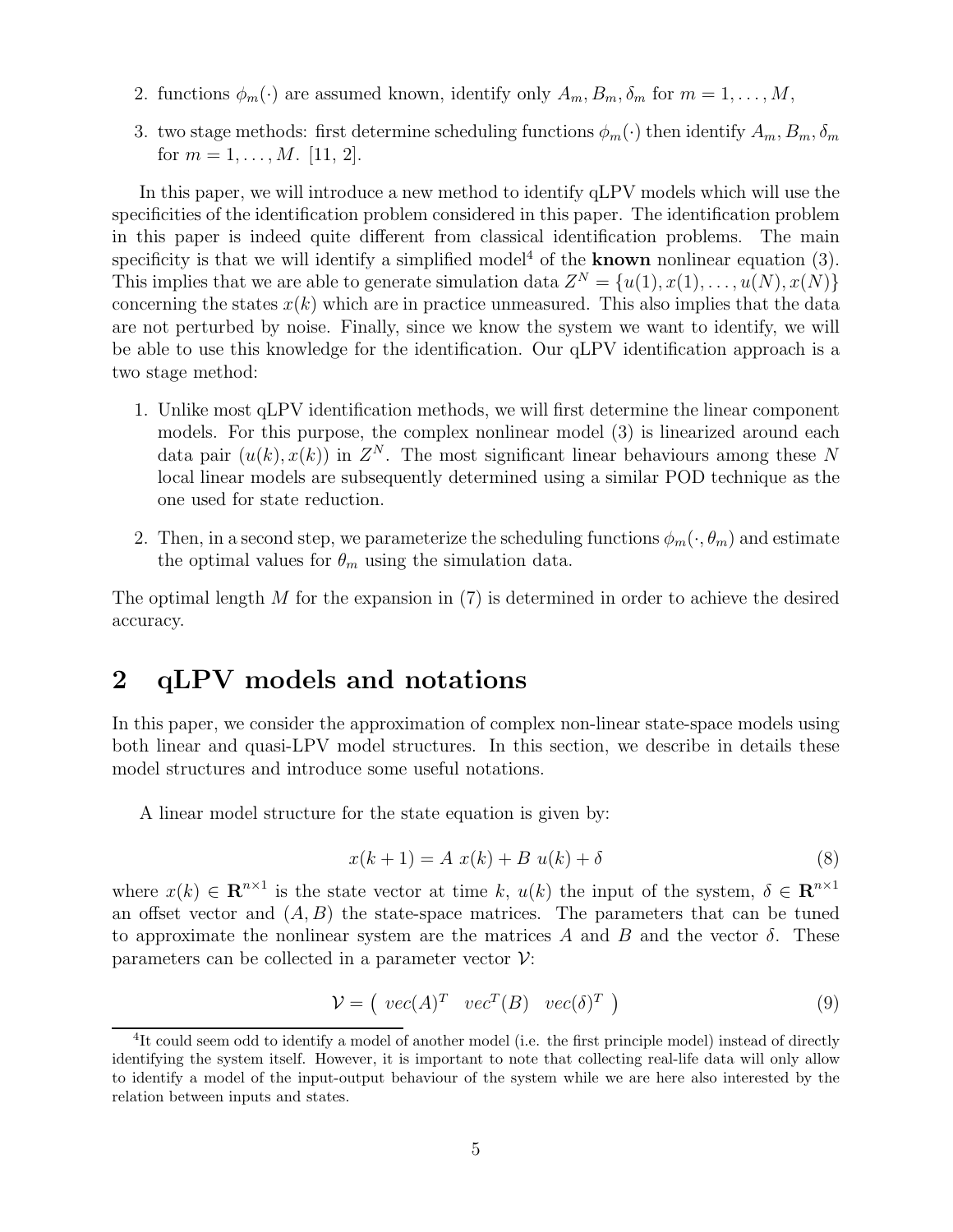The column vector  $V$  is here defined using the operator  $vec()$ . For a matrix A, the row vector  $vec(\textit{A})$  is in this paper obtained by putting aside of each other the rows of A. Note that this definition is different from the usual one. Using this notation, the linear model structure (8) can be rewritten as:

$$
x(k+1) = \mathcal{Z}(x(k), u(k)) \mathcal{V}
$$
\n(10)

with  $\mathcal{Z}(x(k), u(k))$  a matrix defined as:

$$
\mathcal{Z}(x(k), u(k)) = \begin{pmatrix} I_n \otimes x^T(k) & I_n \otimes u^T(k) & I_n \end{pmatrix}
$$
 (11)

Let us now define what we mean by quasi-LPV model. However, let us first introduce the notion of LPV model. A LPV model is a time-varying linear combination of linear models  $(A_m, B_m, \delta_m)$   $m = 1..M$ :

$$
x(k + 1) = \sum_{m=1}^{M} \phi_m(p(k)) \ (A_m \ x(k) + B_m \ u(k) + \delta_m)
$$

We see that the coefficients  $\phi_m$  of the linear combination are dependent on the value of a so-called scheduling parameter vector  $p(k)$  which is supposed to be a measurable function of the time. These coefficients are thus scalar-valued static functions of  $p(k)$  and are called scheduling functions. These scheduling functions determine how the modeled behaviour should change depending on the value of the scheduling parameter. In a LPV model, it is generally assumed that  $p(k)$  is not related to the state vector  $x(k)$  or to the input  $u(k)$  of the system. In contrast, a quasi-LPV model or fuzzy model is a LPV model where

$$
p(k) = \left(\begin{array}{c} x(k) \\ u(k) \end{array}\right)
$$

This yields:

$$
x(k+1) = \sum_{m=1}^{M} \phi_m(x(k), u(k)) \ (A_m \ x(k) + B_m \ u(k) + \delta_m)
$$
 (12)

or equivalently:

$$
x(k+1) = \left(\sum_{m=1}^{M} \phi_m(x(k), u(k)) \left(A_m \quad B_m \quad \delta_m\right)\right) \left(\begin{array}{c} x(k) \\ u(k) \\ 1 \end{array}\right)
$$
  
=  $\mathcal{Z}(x(k), u(k)) \left(\sum_{m=1}^{M} \phi_m(x(k), u(k)) \mathcal{V}_m\right)$  (13)

where  $\mathcal{V}_m$  ( $m = 1...M$ ) is defined similarly as  $\mathcal{V}$  (see (9)) but here with  $A_m$ ,  $B_m$  and  $\delta_m$ . In order to be able to approximate a system using this model structure, different parameters have to be determined. First of all, the number M of components in the expansion and then the M vectors  $\mathcal{V}_m$  containing the coefficients of the linear models and finally the M scheduling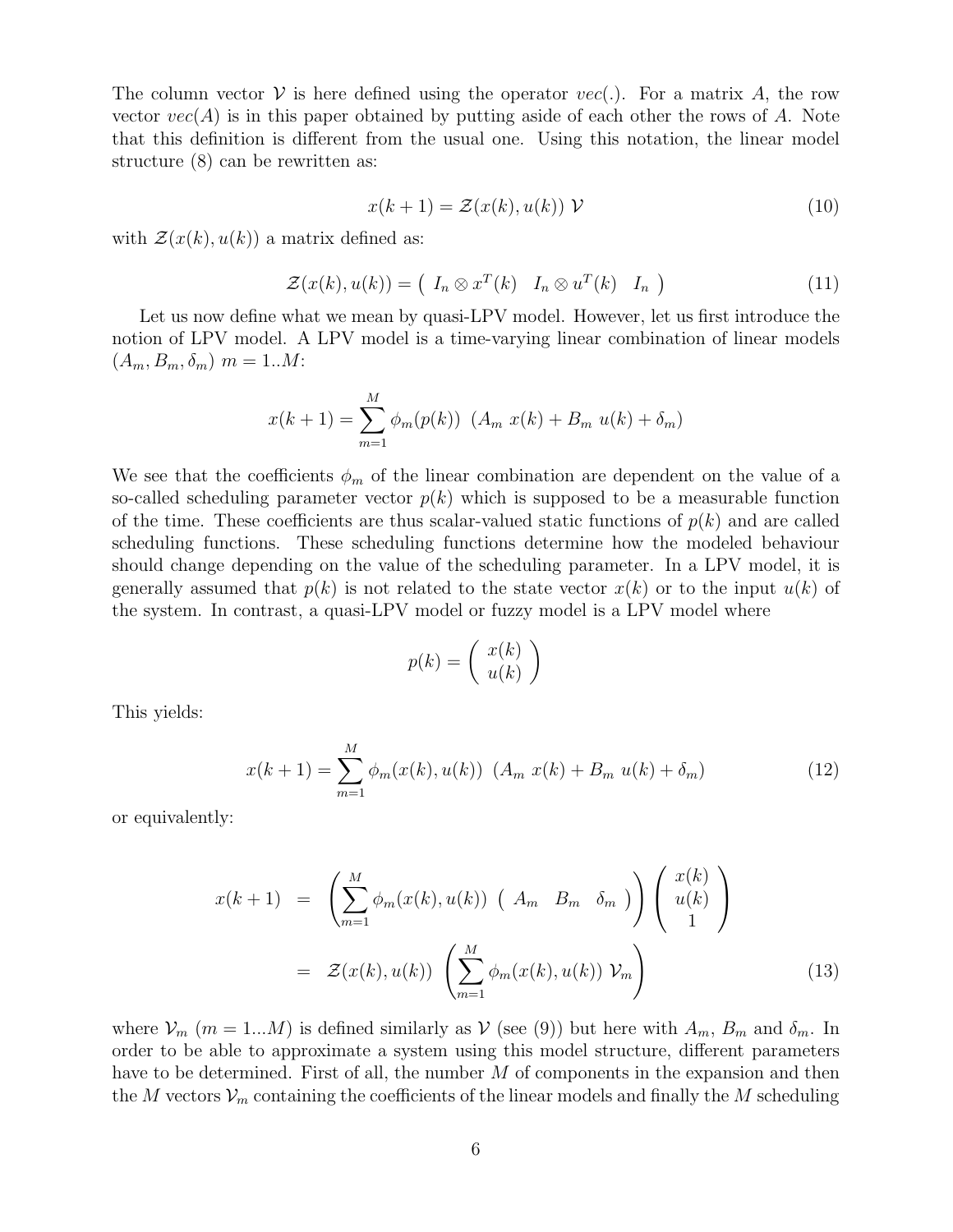functions  $\phi_m(x(k), u(k))$ . These scheduling functions are generally also parametrized using a parameter vector  $\theta_m$ . An example of such parametrization is a simple linear form:

$$
\phi_m(x(k), u(k), \theta_m) = \left(\begin{array}{cc} x^T(k) & u^T(k) & 1 \end{array}\right) \theta_m \tag{14}
$$

Consequently, determining the scheduling functions is equivalent to determining the parameter vectors  $\theta_m$  ( $m = 1...M$ ).

Remark. In (12)-(13), we have represented the qLPV model as a (state and input-dependent) linear combination of linear state-space models. State-space models are indeed a very compact parametrization. However, a drawback of choosing such models for the qLPV parametrization is that, even if each component model is stable, their linear combination is not necessarily stable. In order to circumvent this eventual problem, one could instead construct the qLPV model using finite length impulse response (FIR) component models. Indeed, a linear combination of FIR models is always stable. If we use M FIR component models of length L for the qLPV parametrization, the expressions  $(12)-(13)$  become:

$$
x(k+1) = \sum_{m=1}^{M} \phi_m(x(k), u(k)) \left( \sum_{i=0}^{L-1} g_m(i) u(k-i) \right)
$$

$$
= \bar{\mathcal{Z}}(u, k) \left( \sum_{m=1}^{M} \phi_m(x(k), u(k)) \mathcal{G}_m \right)
$$

with  $\bar{Z}(u,k) = (u(k) \ u(k-1)...u(k-L+1)) \in \mathbb{R}^{1 \times L}$  and  $\mathcal{G}_m = (g_m(0) \ g_m(1)...g_m(L-1))^T \in$  $\mathbf{R}^{L\times1}$  (m = 1...M). The procedure we present in the sequel to identify qLPV models of first-principle models can be applied for both the state-space and the FIR parametrization of qLPV models (see [4] for more details).

### 3 Problem statement

Suppose that a real-life system can be described by a non-linear state-space simulation model:

$$
x(k+1) = f(x(k), u(k))
$$
\n(15)

$$
y(k) = h(x(k), u(k))
$$
\n<sup>(16)</sup>

where  $x(k) \in \mathbf{R}^{n \times 1}$  is the state vector at time k,  $u(k)$  is a vector containing the inputs of the system. Finally,  $f(.)$  and  $h(.)$  are two static non-linear functions. We assume that this model perfectly describes the behaviour of the system and that the state vector  $x(k)$  is a vector of physical quantities that are important to monitor<sup>5</sup>. This simulation model can be freely used for simulations; gradients can be computed (at least numerically). However, as mentioned in the introduction, this model is too complex for on-line monitoring (or for control design purposes). The main reason for that is that the static function  $f(.)$  is so complex

<sup>5</sup>As mentioned in the introduction, this vector is generally a reduced order state vector obtained via proper orthogonal decomposition, but which can be easily back computed into the vector with physical meaning.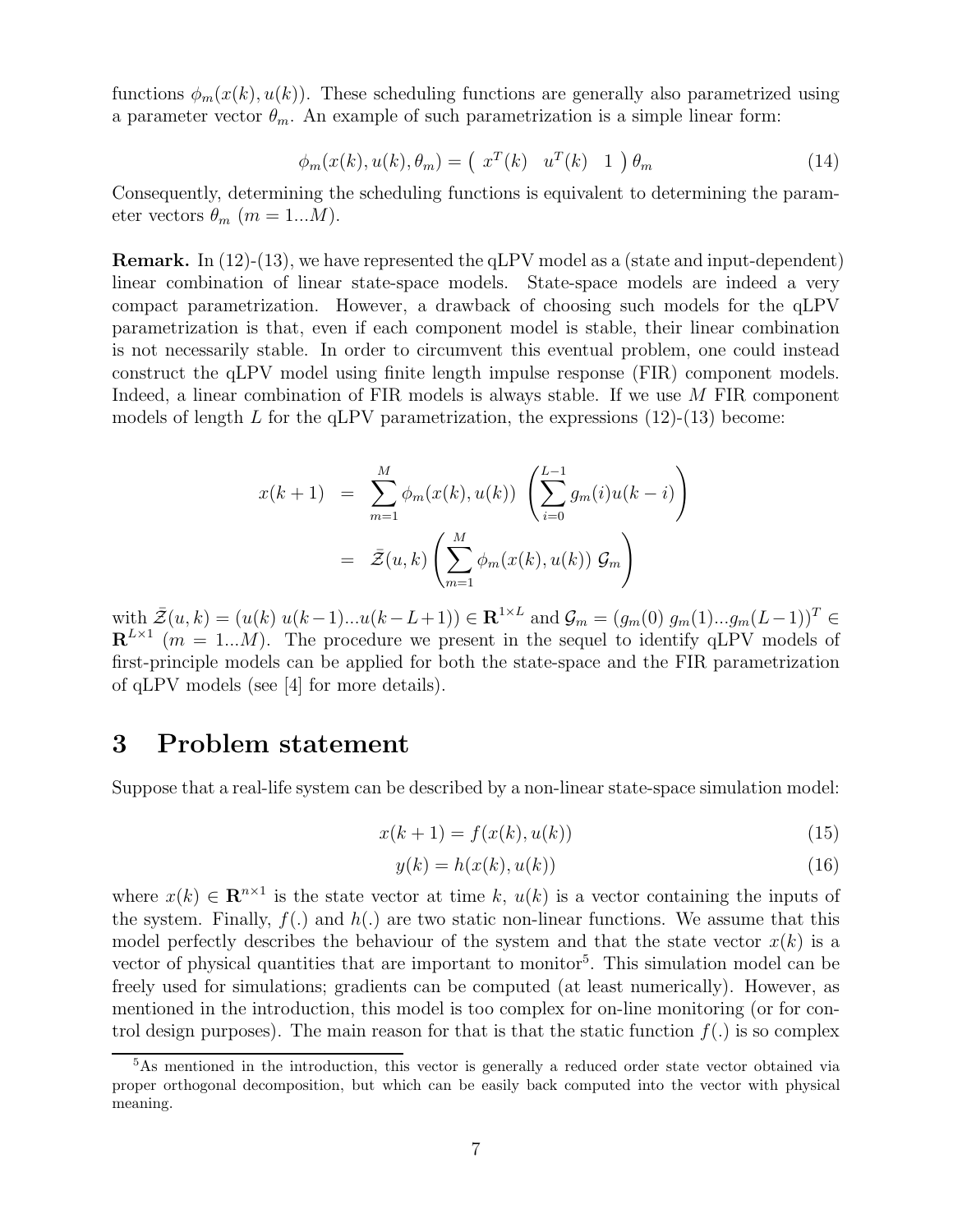that the time required to update the state vector and the output vector with (15)-(16) is of the same order or even larger than the sampling interval  $T_s$  and this of course prevents the use of the model (15)-(16) for on-line control and monitoring purposes since monitoring and control algorithms generally require multiple evaluations of the model per sampling period. The complexity of the function  $f(.)$  is mainly due to its large number of input and output arguments. Note that the function  $h(.)$  is often less problematic since the dimension of  $y(k)$ is typically much smaller that the dimension of  $x(k)$ . Consequently, in the sequel, we will only focus on the state equation (15).

To sum up, the available simulation model gives very useful information on the physical states of the system, but can only be used to monitor/control the system off-line (which is not very interesting). Our objective in the sequel will therefore be to keep (most) of this useful information on the physical states while allowing on-line monitoring (and control). For this purpose, we will apply to the simulation model (15) a typical input/ disturbance trajectory  $u(k)$  and store the corresponding state-vector  $x(k)$ . It yields the following data set:

$$
Z^N = \{x(k), u(k) \mid k = 1...N\}
$$

Subsequently, we will use these data to identify a simplified model for (15). This simplified model

$$
x(k+1) = f_{id}(x(k), u(k))
$$
\n(17)

is such that the state and the input vectors are identical to those in (15). To ensure that the simulation time of the identified model is much smaller than the one of the initial model (15), we will identify this model within model structures such as linear model structure or q-LPV model structures with a small expansion length  $M$ . The reduction of simulation time with respect to  $(15)$  is obvious if we replace the non-linear function  $f(.)$  by a linear state-space model (8). For a q-LPV model (12), the reduction of computation time can be evidenced by comparing the complexity of the scheduling functions  $\phi_m(.)$  and of the function  $f(.)$ . Both functions have the same number of input arguments i.e.  $x(k)$  and  $u(k)$ . However,  $\phi_m$  has only one output argument while  $f(.)$  has n output arguments. Consequently, if the number M of scheduling functions  $\phi_m(.)$  is much smaller than n (as it ought to be), evaluating the identified q-LPV model will require (much) less time than evaluating the initial model (15). One objective of the identification of the q-LPV model will therefore be to obtain the smallest expansion length M.

Reducing the computational burden is one aspect of the identification, the accuracy of the identified model with respect to the initial model is another one. For this purpose, we impose the following accuracy constraint:

$$
\frac{\frac{1}{N}\sum_{k=1}^{N}|f(x(k),u(k)) - f_{id}(x(k),u(k))|^2}{\frac{1}{N}\sum_{k=1}^{N}|f(x(k),u(k))|^2} < \alpha_f
$$
\n(18)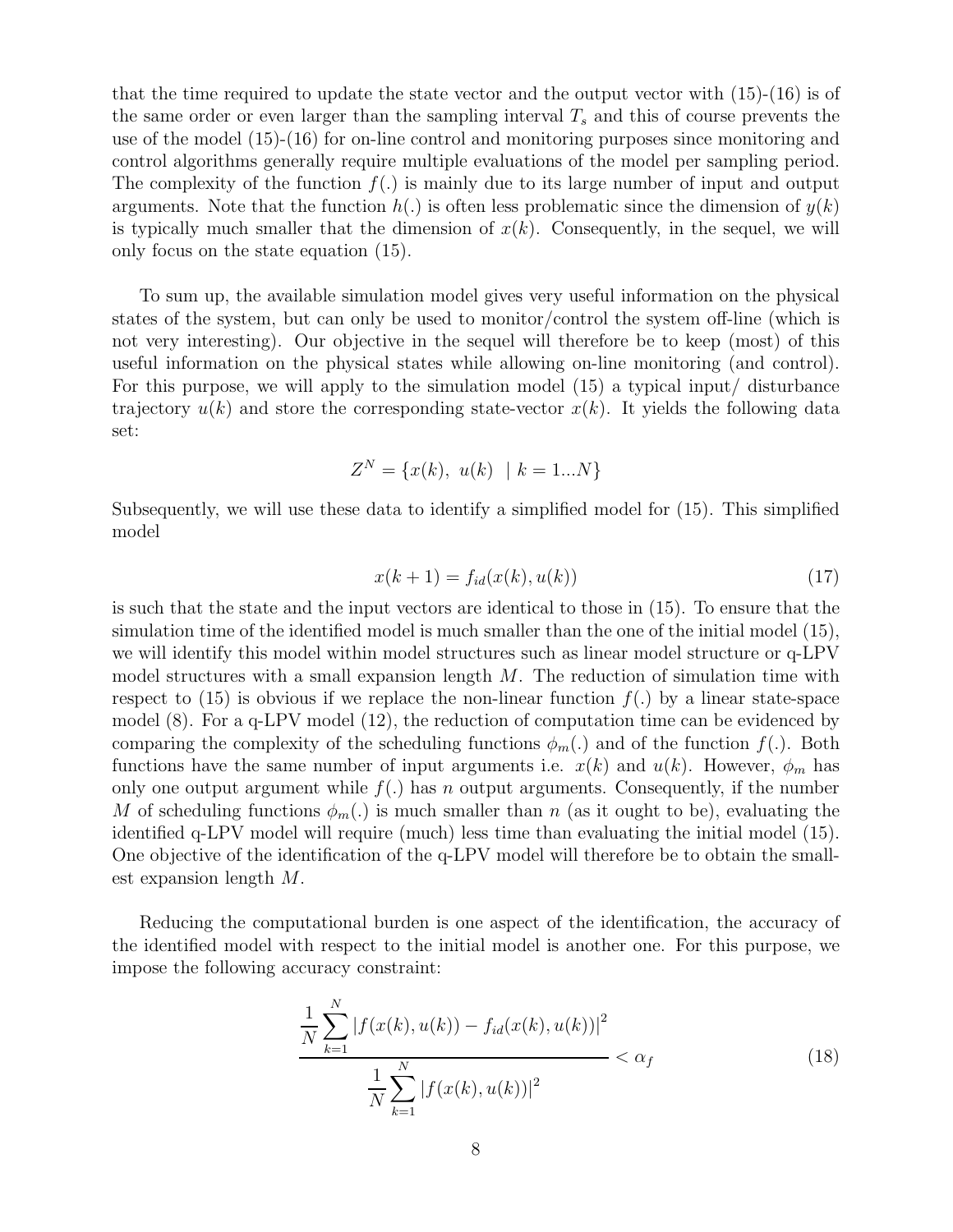where the constant  $\alpha_f$  is chosen to make a trade-off between the complexity and the accuracy of the simplified model. For the accuracy constraint (18) to be really effective, it is important that  $Z<sup>N</sup>$  be a representative data set. We make therefore the following assumption:

Assumption 3.1 It will be assumed that all the nonlinearities of the system that are relevant for its working area have been excited i.e., the available data  $Z^N$  is representative for the whole working area of the model (15).

The assumption above states that the dataset  $Z<sup>N</sup>$  enables the determination of a model (17) that is accurate in the entire working area. For nonlinear models it is not trivial to verify that a given data set has this property. In our identification procedure we will ignore this problem for now.

As already mentioned above, we consider two different model structures for the identification of (17): the linear model structure and the q-LPV model structure. Due to its simplicity, we will of course begin with the linear model structure:

**Problem 1.** Given the state equation (15) and a data set  $Z^N$  fulfilling Assumption 3.1. Determine, based on  $Z^N$ , the coefficients  $\mathcal{V}_0$  of a linear model (10):

$$
x(k+1) = f_{id}(x(k), u(k)) = \mathcal{Z}(x(k), u(k)) \mathcal{V}_0
$$

minimizing the prediction error  $\frac{1}{N} \sum_{k=1}^{N} |f(x(k), u(k)) - f_{id}(x(k), u(k))|^2$ .

If the linear model solving Problem 1 is sufficient for (18) to hold, there is no need to continue with q-LPV modeling. However, in most cases, a linear model will not be sufficient to fulfill (18) since the non-linear behaviour of  $f(.)$  cannot be neglected. The nonlinear behaviour of  $f(.)$  can be characterized by the difference between  $f(.)$  and the linear model solving Problem 1

$$
\Delta f(x(k), u(k)) \stackrel{\Delta}{=} f(x(k), u(k)) - (\mathcal{Z}(x(k), u(k)) \mathcal{V}_0)
$$
\n(19)

This is the function  $\Delta f(.)$  that we will try to approximate by a q-LPV model (13) in such a way that the accuracy constraint (18) holds (see Problem 2). This accuracy constraint can be rewritten in terms of  $\Delta f$  and of the to-be-identified q-LPV model as follows:

$$
\frac{1}{N} \sum_{k=1}^{N} \left| \Delta f(x(k), u(k)) - \mathcal{Z}(x(k), u(k)) \left( \sum_{m=1}^{M} \phi_m(x(k), u(k), \theta_m) \mathcal{V}_m \right) \right|^2 < \alpha_f
$$
\n
$$
\frac{1}{N} \sum_{k=1}^{N} |f(x(k), u(k))|^2
$$
\n(20)

**Problem 2.** Given the function (19) and a data set  $Z^N$  fulfilling Assumption 3.1. Determine, based on  $Z^N$ , the q-LPV model (13) with the smallest expansion M in such a way that  $(20)$  holds.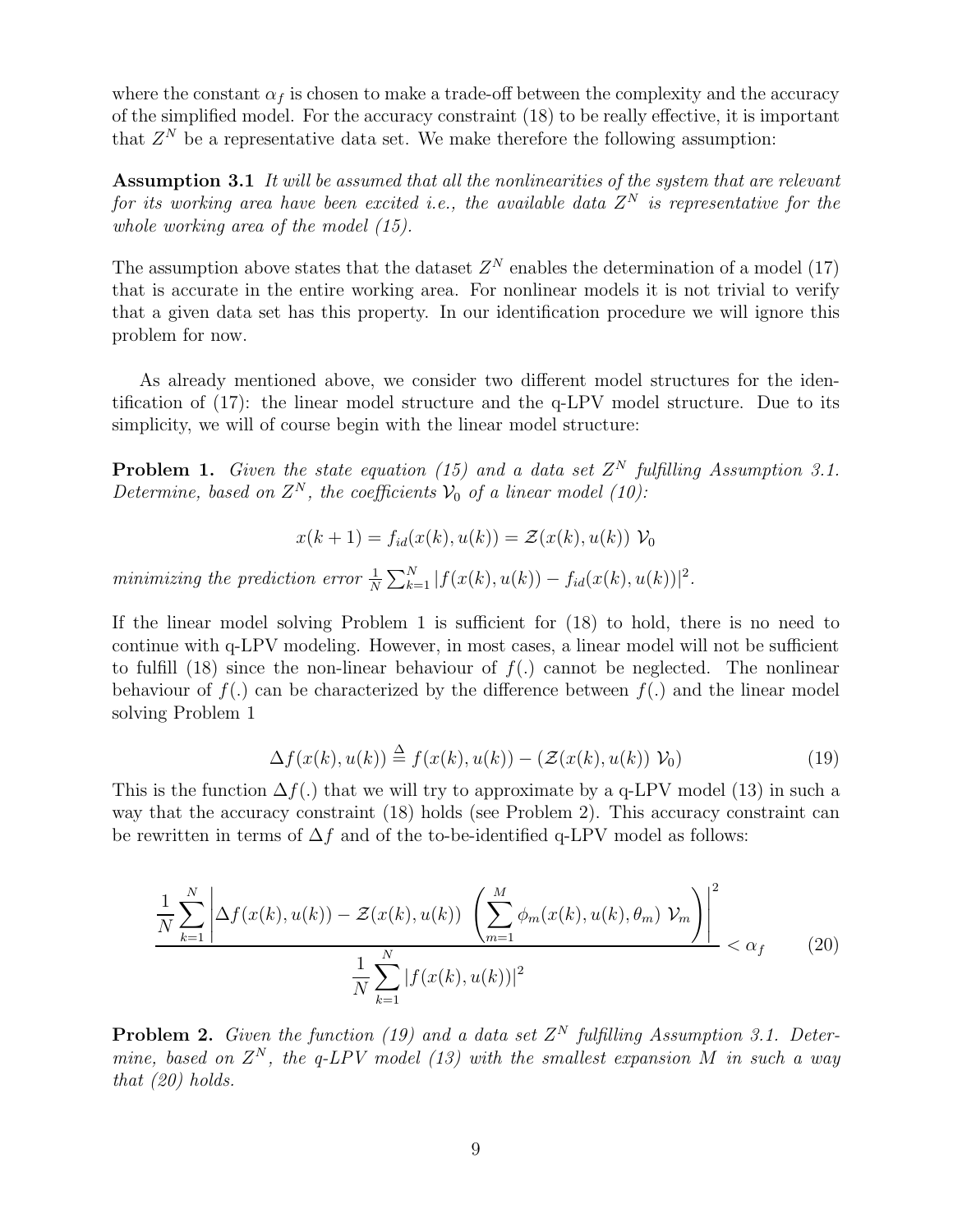To determine the optimal q-LPV model of Problem 2, we obviously need to determine the length M of the expansion, but also the coefficients  $\mathcal{V}_m$  of the M linear models and the M vectors  $\theta_m$  parametrizing the scheduling functions  $\phi_m(.)$  (see (14)).

**Remark.** The constant  $\alpha_f$  in (20) must be chosen with care. Indeed, if we choose  $\alpha_f$  too small, we have the risk of overfitting. It is therefore advisable to validate the obtained q-LPV model with another data set.

# 4 Solution to the two identification problems

### 4.1 Problem 1: best linear approximation

Problem 1 corresponds to the following linear least-square problem:

$$
\mathcal{V}_0 = \arg \min_{\mathcal{V}} \ \frac{1}{N} \sum_{k=1}^{N} |f(x(k), u(k)) - \mathcal{Z}(x(k), u(k)) \mathcal{V}|^2 \tag{21}
$$

with  $x(k)$  and  $u(k)$  in the data set  $Z<sup>N</sup>$ 

### 4.2 Problem 2: q-LPV approximation

#### 4.2.1 Local linearization

If the best linear approximation determined in the previous subsection is not sufficient to achieve the accuracy constraint (18), we will need to develop a q-LPV approximation of the function  $\Delta f$  (see (19)). Even though  $\Delta f$  represents the non-linear behaviour of the state equation (15), the non-linear function  $\Delta f(x, u)$  can be approximated by a linear mapping at each data point in  $Z^N$  (at each point on the trajectory) by linearizing  $\Delta f(x, u)$  around each of these points  $(x(k), u(k))$ :

$$
\Delta f(x, u) \approx \Delta f(x(k), u(k)) + \mathcal{A}_{(x(k), u(k))} (x - x(k)) + \mathcal{B}_{(x(k), u(k))} (u - u(k))
$$

with

$$
\mathcal{A}_{(x(k),u(k))} = \frac{\partial \Delta f(x,u)}{\partial x}\bigg|_{x=x(k), u=u(k)} \qquad \mathcal{B}_{(x(k),u(k))} = \frac{\partial \Delta f(x,u)}{\partial u}\bigg|_{x=x(k), u=u(k)}
$$

The above expression can be rewritten as follows:

$$
\Delta f(x, u) \approx \mathcal{A}_{(x(k), u(k))} x + \mathcal{B}_{(x(k), u(k))} u + \partial_{(x(k), u(k))}
$$

with

$$
\partial_{(x(k),u(k))} = \Delta f(x(k),u(k)) - A_{(x(k),u(k))} x(k) - B_{(x(k),u(k))} u(k)
$$

It is important to note that the non-linear mapping  $\Delta f(x, u)$  at the data point  $(x(k), u(k))$ is perfectly described by the linear mapping (i.e. the local linear model) developed above: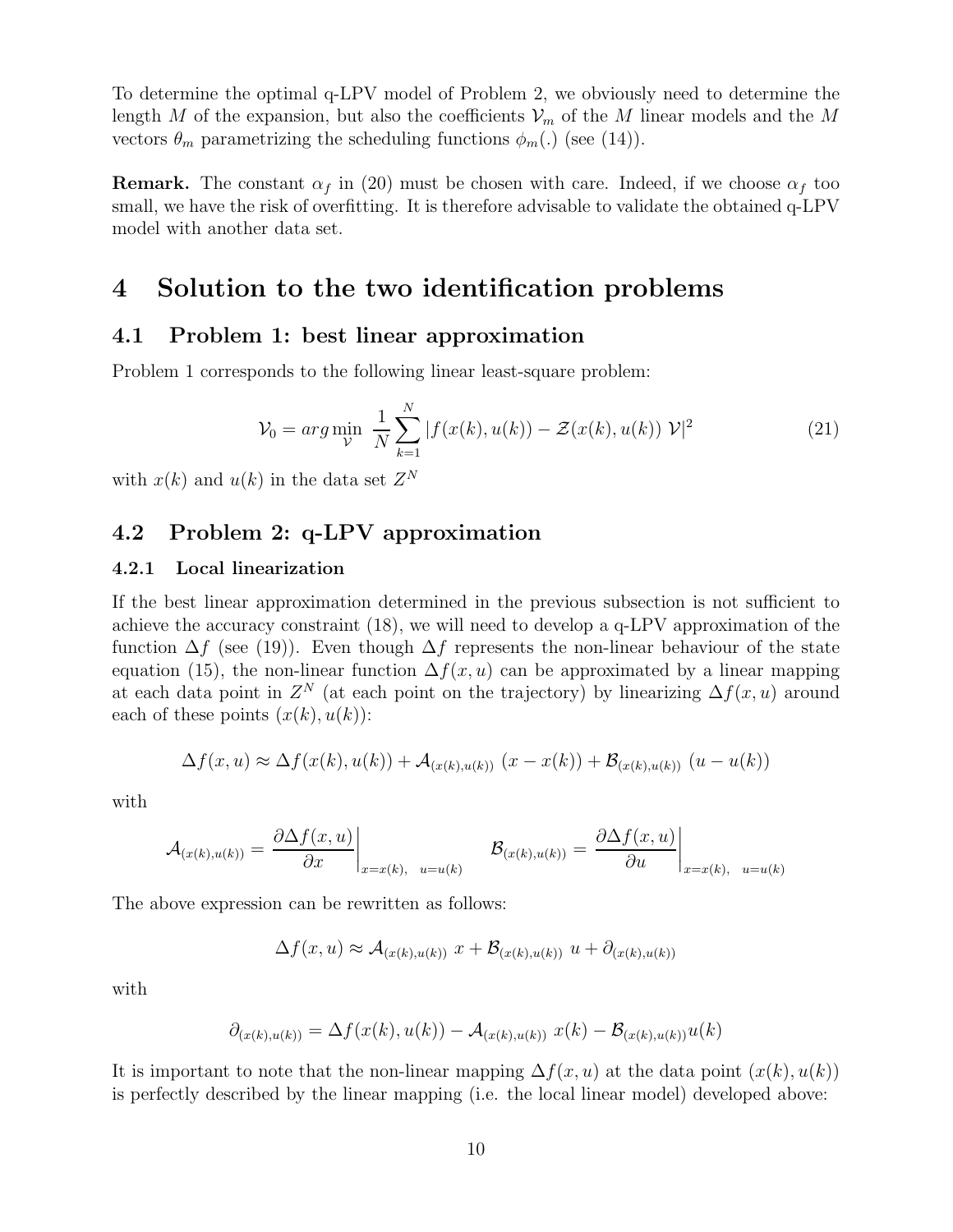$$
\Delta f(x(k), u(k)) = \mathcal{A}_{(x(k), u(k))} x(k) + \mathcal{B}_{(x(k), u(k))} u(k) + \partial_{(x(k), u(k))}
$$
\n
$$
= (\mathcal{A}_{(x(k), u(k))} \mathcal{B}_{(x(k), u(k))} \partial_{(x(k), u(k))}) \begin{pmatrix} x(k) \\ u(k) \\ 1 \end{pmatrix}
$$
\n
$$
= \mathcal{Z}(x(k), u(k)) \Upsilon_{(x(k), u(k))}
$$
\n(23)

where  $\mathcal{Z}(x(k), u(k))$  is defined in (11) and  $\Upsilon_{(x(k),u(k))}$  is a column vector defined similarly as  $\mathcal V$  (see (9)).

Note that such a local linear model (23) can easily be computed (e.g. numerically) using the available knowledge of the non-linear function  $f(.)$ . Note also that this model can be derived for the N data points yielding a set of N vectors  $\Upsilon_{(x(k),u(k))}$  ( $k = 1...N$ ) describing the N local linear models.

Using (23), the constraint (20) can be rewritten as follows:

$$
\frac{1}{N} \sum_{k=1}^{N} \left| \mathcal{Z}(x(k), u(k)) \left( \Upsilon_{(x(k), u(k))} - \sum_{m=1}^{M} \phi_m(x(k), u(k), \theta_m) \, \mathcal{V}_m \right) \right|^2 < \alpha_f \qquad (24)
$$
\n
$$
\frac{1}{N} \sum_{k=1}^{N} |f(x(k), u(k))|^2
$$

Solving Problem 2 (i.e. determining the smallest M (and the corresponding  $\mathcal{V}_m$  and  $\theta_m$ ) such that (24) holds) can be tackled using the following optimal algorithm.

Algorithm 4.1 An optimal algorithm to solve Problem 2 is as follows.

- 1. Set  $M = 1$ .
- 2. Based on the data  $Z^N$ , determine  $\theta_m$ ,  $\mathcal{V}_m$  (m = 1...M) as follows:

$$
arg \ \ \underset{\mathcal{V}_m, \ \theta_m \ (m=1...M)}{\text{min}} \ \frac{1}{N} \sum_{k=1}^N \left| \mathcal{Z}(x(k), u(k)) \left( \Upsilon_{(x(k), u(k))} - \sum_{m=1}^M \phi_m(x(k), u(k), \theta_m) \ \mathcal{V}_m \right) \right|^2 \tag{25}
$$

3. Verify whether the q-LPV model identified in step 2 satisfies (24). If it is so, STOP. Otherwise, set  $M = M + 1$  and go to step 2.

Unfortunately, the optimization problem (25) is a practically unsolvable problem even if a particular structure for the parametrization of the scheduling functions is fixed a-priori. In the sequel, we nevertheless propose a sub-optimal procedure which allows us to determine the vectors  $\mathcal{V}_m$  and  $\theta_m$  ( $m = 1...M$ ) of a q-LPV model achieving for  $k = 1...N$ :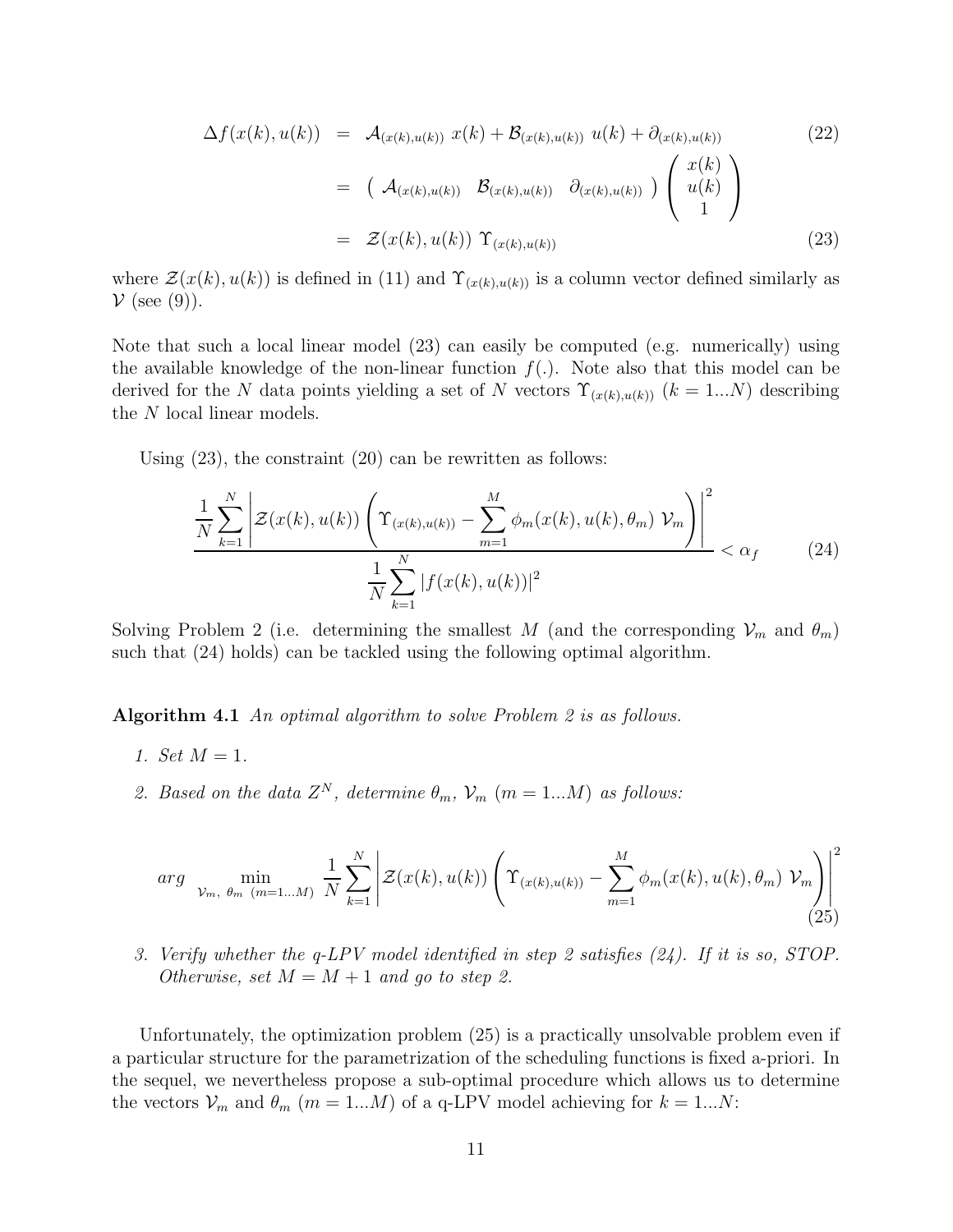$$
\overbrace{\mathcal{Z}(x(k),u(k))\Upsilon_{(x(k),u(k))}}^{\Delta f(x(k),u(k))}\approx\mathcal{Z}(x(k),u(k))\left(\sum_{m=1}^M\phi_m(x(k),u(k),\theta_m)\,\mathcal{V}_m\right)
$$

This procedure is presented in Subsections 4.2.2 and 4.2.3 and can thus replace the second step of Algorithm 4.1. This leads to the following feasible algorithm for solving Problem 2.

#### Algorithm 4.2 1. Set  $M = 1$ .

- 2. Based on the data  $Z^N$ , determine  $\theta_m$ ,  $\mathcal{V}_m$  (m = 1...M) using the procedure presented in Subsections 4.2.2 and 4.2.3.
- 3. Verify whether the q-LPV model identified in step 2 satisfies (24). If it is so, STOP. Otherwise, set  $M = M + 1$  and go to step 2.

The procedure presented in Subsections 4.2.2 and 4.2.3 first determines the M linear models of the expansion and thereafter the parameter vectors  $\theta_m$  parametrizing the scheduling functions.

#### 4.2.2 Suboptimal determination of  $\mathcal{V}_m$  (m = 1...M)

To determine the vectors  $\mathcal{V}_m$  parametrizing the linear models, we will suppose that the scheduling functions have not any structure, but are instead just scalar coefficients  $\beta_{m,k}$  i.e.  $\phi_m(x(k), u(k), \theta_m) = \beta_{m,k}$   $(k = 1...N)$   $(m = 1...M)$ .

We then notice by inspecting (25) that if we could find an expansion  $\sum_{m=1}^{M} \beta_{m,k} \mathcal{V}_m$  which is equal to  $\Upsilon_{(x(k),u(k))}$  for  $k=1...N$ , we would have found a perfect q-LPV model<sup>6</sup>. Based on this observation, it is justified to use the following optimization problem to determine the coefficients  $\mathcal{V}_m^{opt}$  of the linear models in the q-LPV expansion

$$
arg \min_{\mathcal{V}_m \; \beta_{m,k}} \; \frac{1}{N} \sum_{k=1}^N \left| \Upsilon_{(x(k),u(k))} - \sum_{m=1}^M \beta_{m,k} \; \mathcal{V}_m \right|^2 \tag{26}
$$

As opposed to (25), (26) is easily solvable. Indeed, since  $\Upsilon_{(x(k),u(k))}$  and  $\mathcal{V}_m$  are vectors, solving this optimization problem is equivalent to applying a proper orthogonal decomposition of the matrix

$$
\Xi = (\Upsilon_{(x(1),u(1))} \Upsilon_{(x(2),u(2))} \cdots \Upsilon_{(x(N),u(N))})
$$

Consequently, the optimal parameter vectors  $\mathcal{V}_m^{opt}$  ( $m = 1..M$ ) are given by the first M column vectors of the matrix U in the singular value decomposition of  $\Xi = U\Sigma V$  and the optimal coefficients  $\beta_{m,k}^{opt}$  are given by:

$$
\beta_{m,k}^{opt} = \Upsilon_{(x(k),u(k))}^T \mathcal{V}_m^{opt} \quad k = 1...N \quad m = 1...M
$$

<sup>&</sup>lt;sup>6</sup>Note that a perfect match (i.e.  $\sum_{m=1}^{M} \beta_{m,k} V_m = \Upsilon_{(x(k),u(k))} V_k$ ) is possible if M is chosen equal to the dimension of the coefficient vectors  $\Upsilon$  and  $V_m$ . However, since M will be typically much smaller than the dimension n of the state vector, it will be also much smaller than the dimension of  $\mathcal{V}_m$ .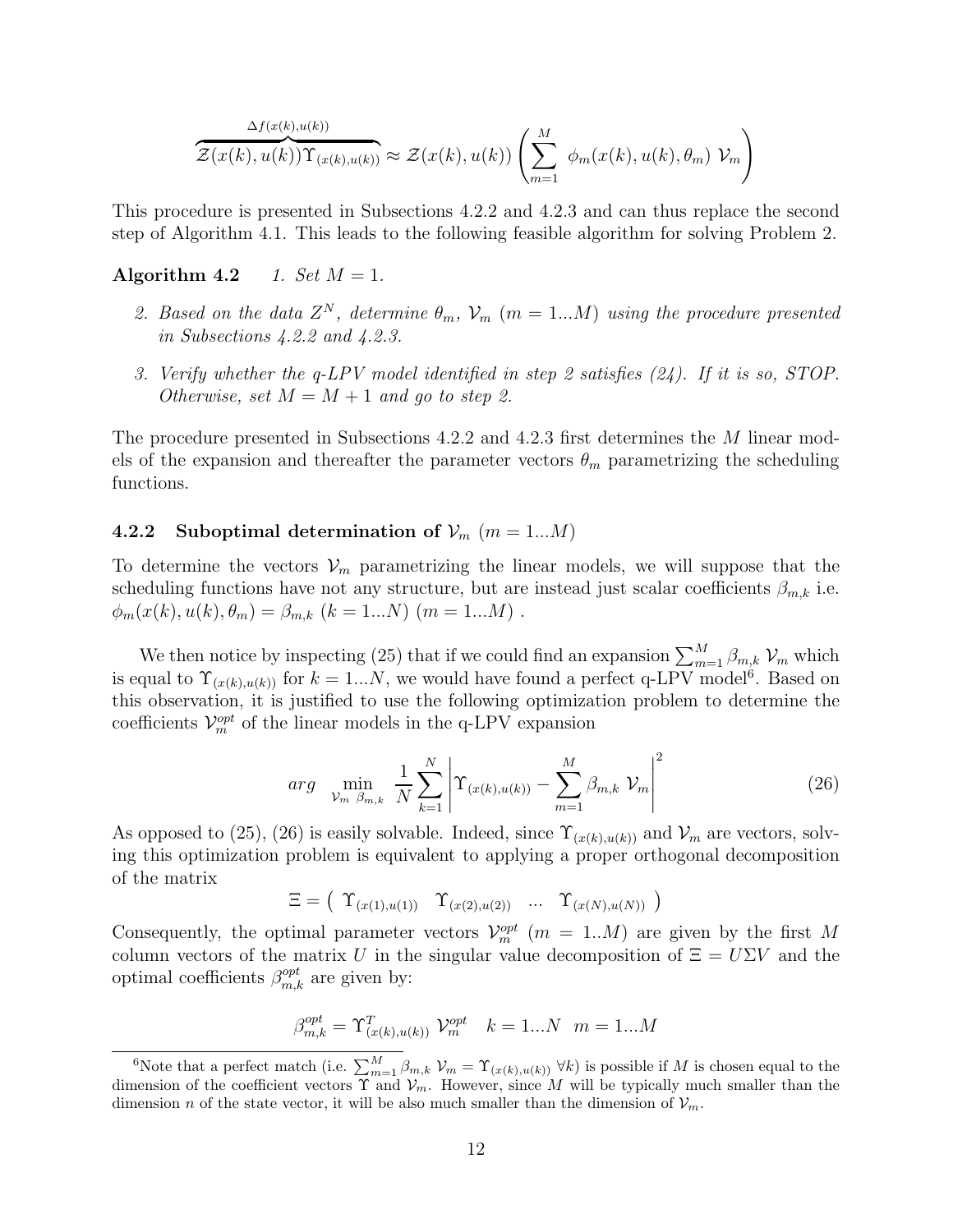**Remark.** It is important to note that the optimal parameter vectors  $\mathcal{V}_m^{opt}$  ( $m = 1...M$ ) are determined by exploiting the possibility we have to linearize the nonlinear function  $\Delta_f(x, u)$ or, in other words, by exploiting our knowledge of  $\Delta_f(x, u)$ . The optimal parameter vectors  $\mathcal{V}_m^{opt}$  (m = 1..M) are consequently not "identified" using the data  $Z^N$ . The data are only used to determine at which points  $\Delta_f(x, u)$  must be linearized.

### 4.2.3 Determination of  $\phi_m(x(k), u(k), \theta_m)$  (m = 1...M)

In the previous subsection, we have determines an expansion such that:

$$
\Delta f(x(k), u(k)) \approx \mathcal{Z}(x(k), u(k)) \left( \sum_{m=1}^{M} \beta_{m,k}^{opt} \mathcal{V}_m^{opt} \right)
$$

for all  $\{x(k), u(k)\}\$ in  $Z<sup>N</sup>$ . In this subsection, we will replace the unstructured coefficients  $\beta_{m,k}$  by structured scheduling functions such as in (14). This step is absolutely necessary. Indeed, these coefficients  $\beta_{m,k}$  only allow to compute  $\Delta f(x, u)$  at the N data points in  $Z<sup>N</sup>$ . Consequently, if these coefficients are not replaced, it would be impossible to compute  $\Delta f(x, u)$  for points x and u which are not in the simulation data.

The first step here is to choose a structure for the scheduling functions  $\phi_m(.)$ . Since the functions  $\phi_m(\cdot,\theta_m)$  are not required to have any physical interpretation, we are free to chose any model structure we would like. The choice for structure of these functions is a tradeoff between complexity and flexibility. An example of a simple structure is given in (14). The main advantage of this affine parametrization is that the structure is linear in its parameter vector  $\theta_m$  and the number of parameters is relatively small. The drawback of this model structure is that such a structure may not be flexible enough to allow for an accurate identified model. If more complex scheduling functions are required, it is possible to use more complex structures using for instance radial basis functions [20] or fuzzy membership functions [2]. To select an appropriate structure for the scheduling functions, it is often helpful to look at plots of the computed coefficients  $\beta_{m,k}$  as a function of the states and inputs  $(x(k), u(k)) \in Z^N$ .

Once a structure has been selected, all that remains is to estimate the parameter vectors  $\theta_m$  (m = 1...M) of the scheduling functions for the M linear models determined in the previous subsection. Given the optimal criterion (25), the most optimal way to determine these vectors  $\theta_m$   $(m = 1...M)$  is as follows:

$$
\theta_1^{opt}, \dots, \theta_M^{opt} = \arg \min_{\theta_m \ (m=1..M)} \frac{1}{N} \sum_{k=1}^N \left| \mathcal{Z}(x(k), u(k)) \left( \Upsilon_{(x(k), u(k))} - \sum_{m=1}^M \phi_m(x(k), u(k), \theta_m) \mathcal{V}_m^{opt} \right) \right|^2 \tag{27}
$$

with the linear models  $\mathcal{V}_{m}^{opt}$  as determined in the previous subsection.

Note that if the scheduling functions  $\phi_m(\cdot, \theta_m)$  are chosen linear in  $\theta_m$  such as in (14), the resulting minimization problem is a linear least squares problem which can be easily solved. For more complex structures that are not linear in  $\theta_m$ , the parameters of the scheduling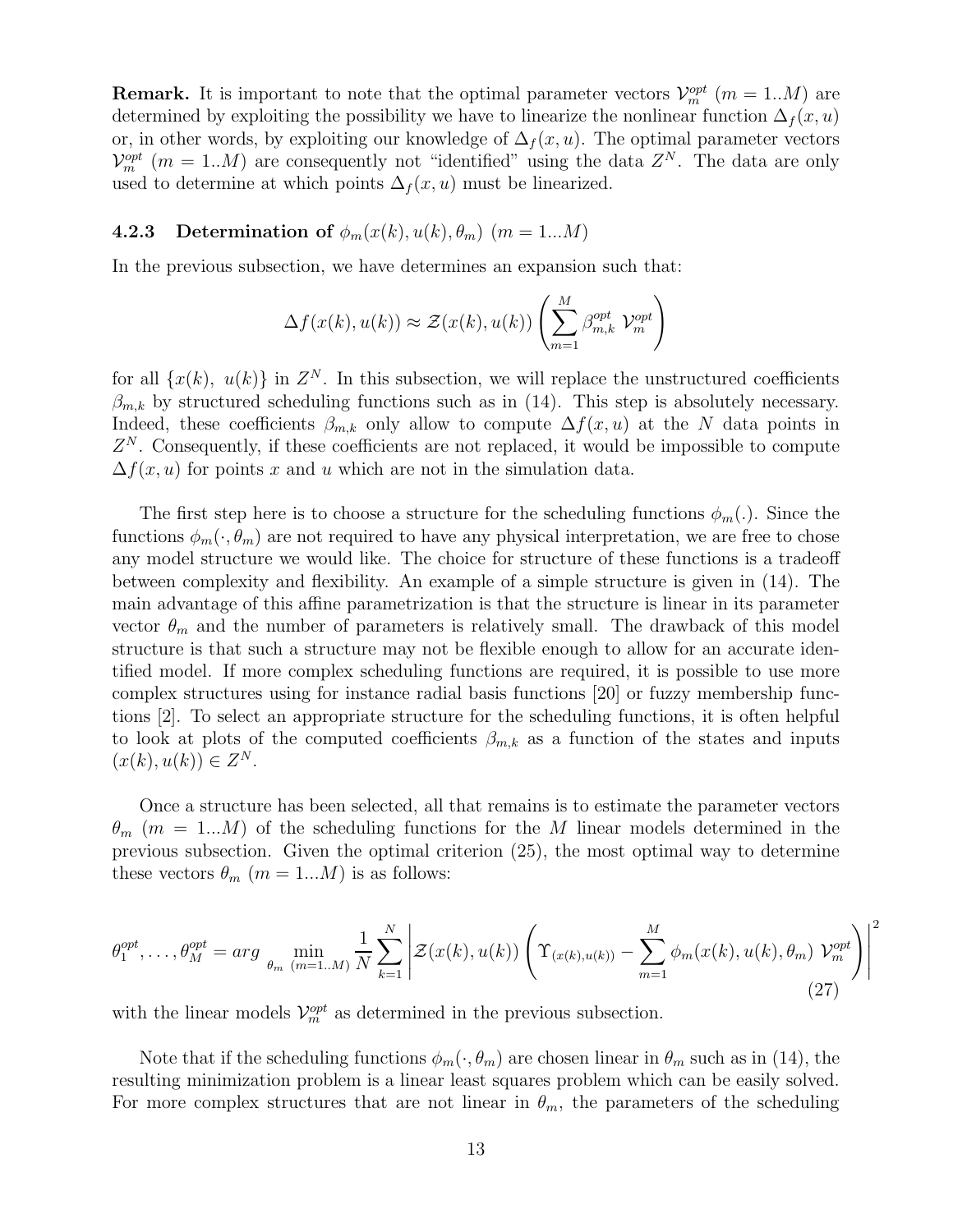

Figure 1: Simulated heated plate example. The plate is heated or cooled along the complete edges on all sides. The physical equation are solved on a 32 by 32 grid using implicit Euler integration.

functions have to be determined using nonlinear optimization techniques. For the previously mentioned structures involving radial basis functions or fuzzy membership functions, good initial conditions can be obtained by applying clustering methods on the computed coefficients  $\beta_{m,k}$  [2].

**Remarks.** Even for simple linear parameterizations of the scheduling functions  $\phi_m(\cdot, \theta_m)$ such as (14), determining parameters vectors  $\theta_m$  can sometimes be difficult. The difficulties occur when the least squares problem (27) is ill-conditioned. In such cases it is advisable to approximately solve the least squares criterion (27) using a truncated SVD, to effectively reduce the degrees of freedom in the least squares problem. For more details, see [7, 16]. Note also that other methods than the one presented above exist for the determination of the scheduling functions  $\phi_m$ ; see e.g. [9]

# 5 Simulation example

### 5.1 Simulation model

In this section, in order to illustrate our results, we consider an iron solid square plate that is heated and cooled at the edges, see Figure 1. The considered plate is 0.01 meter tick and its sides are 0.5 meter long. The plate is heated via four heating surfaces that completely cover its four sides (the temperature along each of the four sides of the plate can therefore be supposed uniform and equal to the temperature of the corresponding heating surfaces). The temperatures of these heating surfaces can be freely chosen and will therefore be the four inputs of the system.

A model of the plate can be constructed from the energy balance over an infinitesimal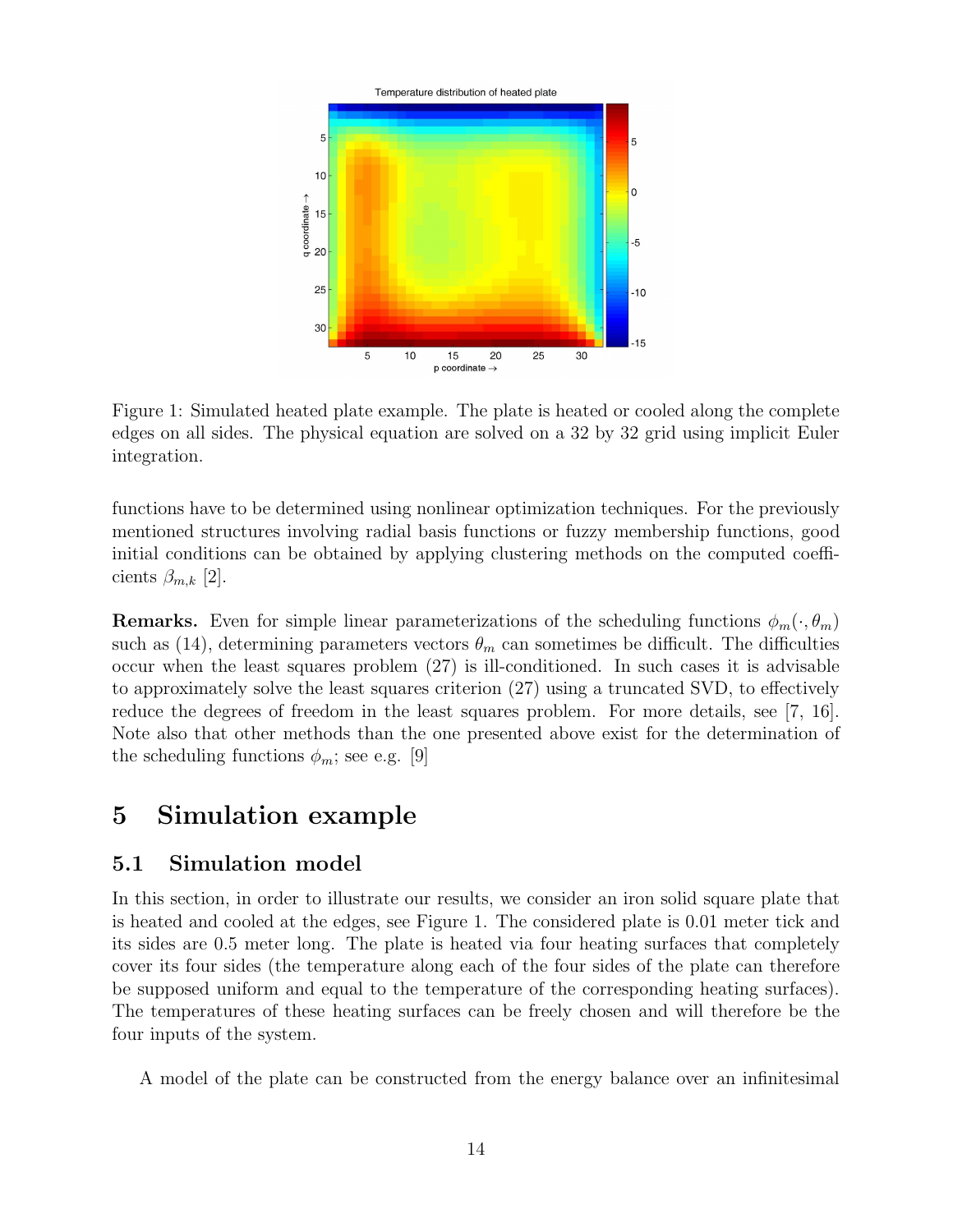small surface area  $\phi \, d\!q$  at spatial coordinates  $(p, q)^7$ :

$$
\rho c h \, \mathrm{d}p \, \mathrm{d}q \, \frac{\partial T(p, q, t)}{\partial t} = \nabla \cdot J(p, q, t), \tag{28}
$$

in which  $h = 0.01$  m is the tickness of the plate,  $\rho = 7870 \ kg/m^3$  is the mass-density of the plate,  $c = 4690 \text{ J}/(kg \text{ K})$  is the heat capacity of the plate. The  $\nabla$  operator in the above expression is defined as:

$$
\nabla = \left(\begin{array}{c} \frac{\partial}{\partial p} \\ \frac{\partial}{\partial q} \end{array}\right). \tag{29}
$$

The function  $J(p,q,t): \mathbf{R}^3 \to \mathbf{R}^2$  is a vector function that represents the heat transfer at location  $(p, q)$  and at time t. The heat transfer function  $J(p, q, t)$  is given by:

$$
J(p,q,t) = \lambda(T(p,q,t))\nabla T(p,q,t),\tag{30}
$$

with  $\lambda(T(p,q,t))$  a temperature-dependent heat conductivity coefficient. Here we assume that  $\lambda(T(p,q,t))$  is given by:

$$
\lambda(T(p,q,t)) = \frac{1}{2560}T(p,q,t)^3 + \frac{3}{8}T(p,q,t) + 80.
$$
\n(31)

The heat conductivity as a function of temperature is plotted in Figure 2. It should be noted that this particular heat conductivity function is not based on physics. Instead the function was chosen for the model to have some reasonable nonlinear characteristics in order to be appropriate to test our model approximation techniques.

The model (28)-(31) can be rewritten in the nonlinear state-space form using a finite differences method. The finite differences method imposes a grid on the plate. We have chosen to use a grid of 32 by 32 elements. In each grid-cell, the temperature and all other material properties are assumed to be constant. In the remainder we shall denote the  $p$ coordinate (horizontal position) of a column of grid-cells as  $p(i_p)$  with  $i_p \in \{1, \ldots, 32\}$ . Similarly the q-coordinate (vertical position) of a row of cells is denoted as  $q(i_q)$  with  $i_q \in$  $\{1, \ldots, 32\}$ . Spatial derivatives with respect to spatial coordinate p and q are approximated using finite differences. For example, the spatial derivative with respect to  $p$  is approximated using the following equation:

$$
\left. \frac{\partial T(p,q,t)}{\partial p} \right|_{p=p(i_p),q,t} \approx \frac{T(p(i_p+1),q,t) - T(p(i_p),q,t)}{p(i_p+1) - p(i_p)}.\tag{32}
$$

The partial derivatives with respect to  $q$  are approximated in the same manner.

After approximating the spatial derivatives using finite differences, the resulting model  $\bar{x}(k) = \bar{f}(\bar{x}(k), u(k))$  is a set of 1024 nonlinear ordinary differential equations. These equations are solved using an implicit Euler method, using an integration time interval of 20

<sup>&</sup>lt;sup>7</sup>We use the spatial coordinates  $(p, q)$  instead of the more conventional spatial coordinates  $(x, y)$  to prevent confusion with the state vector  $x(k)$  and measurement vector  $y(k)$ .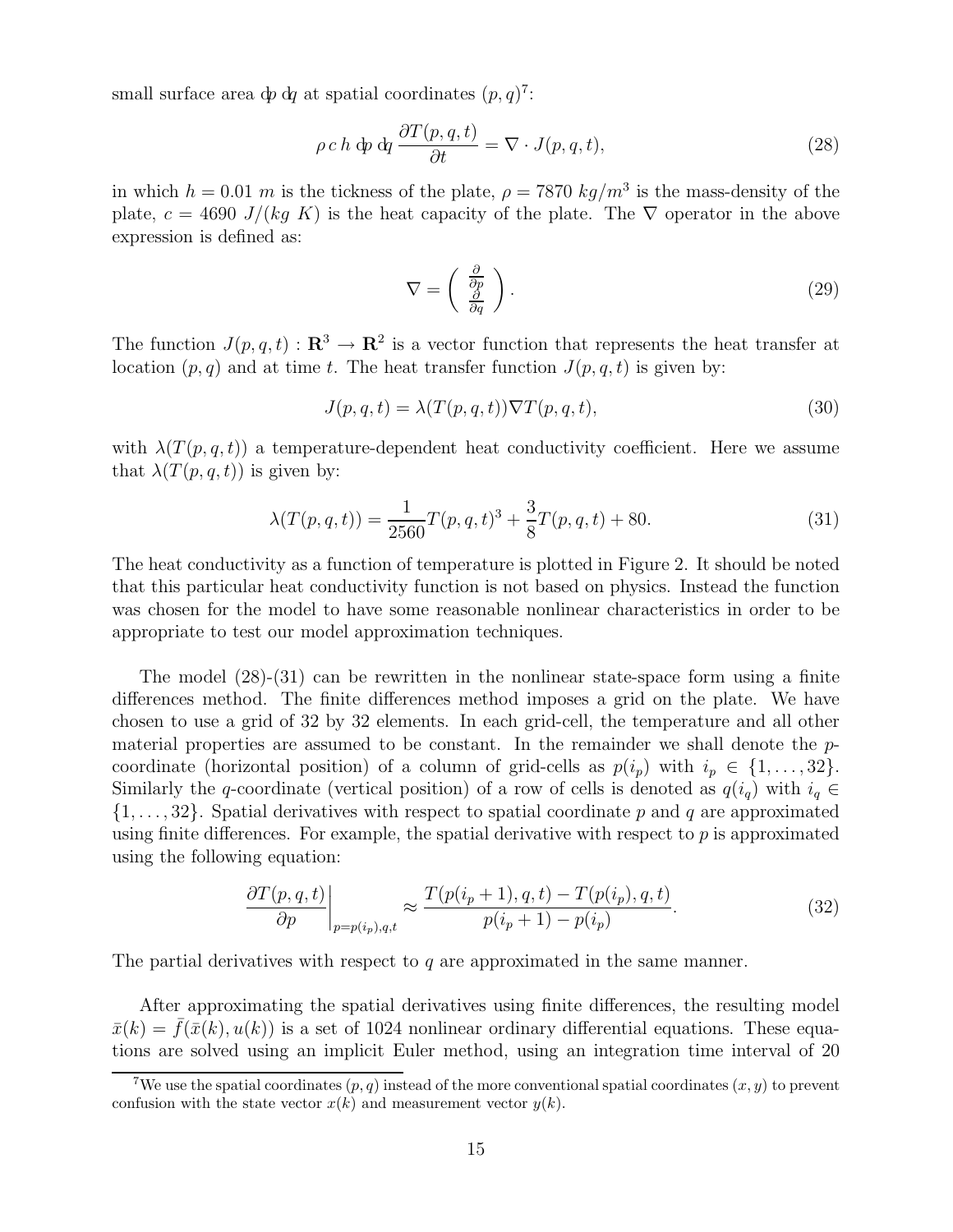

Figure 2: Plot of the chosen temperature-dependent heat conductivity function  $\lambda(T)$  as given by (31).

seconds. The state vector  $\bar{x}(k)$  in this model represents the temperature at each of the 1024 grid-cells while the input  $u(k)$  is a vector containing the temperatures applied at each of the sides. The state-dimension of this model can nevertheless be easily reduced to 25 using classical POD techniques [1] and this without loosing the physical interpretation: the 1024 initial states can indeed be accurately estimated from the 25 states of the final model. This final model is of the form (15):

$$
x(k+1) = f(x(k), u(k))
$$
\n(33)

with  $x(k) \in \mathbb{R}^{25\times1}$  and  $u(k) \in \mathbb{R}^{4\times1}$ . This model is quite slow. Indeed, 131 seconds are required to perform 2500 model evaluations. In the sequel, we will see that, using our q-LPV model approximation method, we will be able to reduce this computation time by a factor 350 and keep the relative prediction error (18) below  $\alpha_f = 10^{-5}$  (the desired accuracy).

### 5.2 qLPV identification

In order to be able to simplify the nonlinear model (33) using our q-LPV approximation technique, we will need to collect data by simulating (33). Here, we have collected  $N = 2500$ simulation data  $Z^N = \{x(1), u(1), \ldots, x(N), u(N)\}$ . The input vector which has been chosen to generate these data is a random stair sequence i.e. a sequence which changes values only every 40 seconds. The new values taken after each 40 seconds are independent of the past and future values and are taken equal to realizations of a normal distribution with zero mean and variance  $Q = diag(225, 225, 100, 100)$ . In Figure 3, the first entry of the vector  $u(k)$  is represented from  $k = 1$  to  $k = 1000$ .

As proposed in Problem 1, we will first use the data to approximate (33) with a linear model (10) and verify whether we can achieve a relative prediction error smaller than  $\alpha_f =$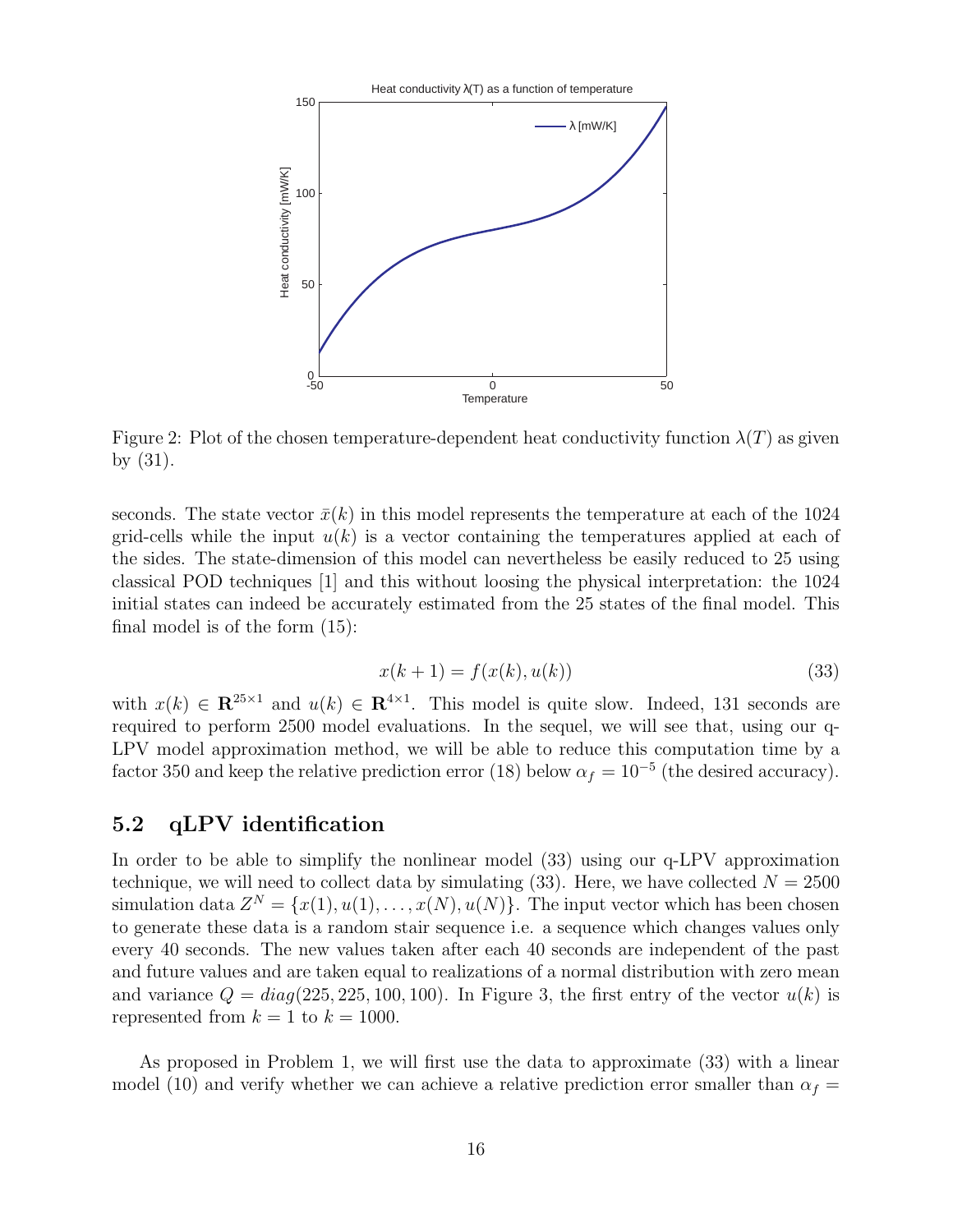

Figure 3: First entry of the vector  $u(k)$  used for the data collection from  $k = 1$  to  $k = 1000$ . This entry corresponds to the temperature applied at the bottom of the plate.

 $10^{-5}$  with such a simple model. The parameter vector  $\mathcal{V}_0$  corresponding to this linear model is obtained via the least-square problem (21). This linear model is of course much faster than the nonlinear model (33): only 0.012 second is required to achieve 2500 model evaluations i.e. a reduction with a factor 10000. Moreover, the linear model achieves a relative prediction error of 1.7 10<sup>-4</sup>. Note thus that this linear model is already able to predict pretty well the behaviour of the system. However, the achieved relative error is larger than the desired  $\alpha_f = 10^{-5}$ . Consequently, in order to obtain an approximation of (33) with a relative prediction error smaller than the desired  $\alpha_f$ , we need to extend the best linear approximation  $V_0$  with a q-LPV model as proposed in Problem 2.

For this purpose, we have applied Algorithm 4.2. In this algorithm, for each value of  $M$ , the procedure presented in Subsections 4.2.2 and 4.2.3 must be followed to find the (optimal) q-LPV model with this expansion length. In this procedure, the M linear models of the expansion are first determined. For this purpose we linearize the nonlinear model (33) around all data points  $(x(k), u(k)) \in Z<sup>N</sup>$ . This delivers  $\Upsilon_{(x(k), u(k))}$  for  $k = 1...2500$ . We then use a SVD decomposition technique to solve (26) i.e. to deter  $\sum$ e a SVD decomposition technique to solve (26) i.e. to determine the optimal expansion  ${}_{m=1}^{M} \beta_{m,k}^{opt}$   $\mathcal{V}_{m}^{opt}$  with unstructured coefficients. The M linear models specified by  $\mathcal{V}_{m}^{opt}$  are then used to determine the  $M$  scheduling functions via the optimization problem  $(27)$ . For this purpose, we need to define a parametrization for the scheduling functions. In the sequel, we present how we have determined this parametrization for the iteration step where  $M = 5$ .

To find an appropriate model structure for the scheduling functions  $\phi_m(x(k), u(k), \theta_m)$ , we plot the relation existing between the coefficients  $\beta_{m,k}^{opt}$  and the corresponding states  $x(k)$ or the corresponding input  $u(k)$  for  $k = 1...N$ . In Figure 4, we present such a plot. In this plot, the coefficients  $\beta_{3,k}^{opt}$  is plotted against the fourth entry  $u_4(k)$  of the input vector  $u(k)$ . Based on the shape of the curve in Figure 4, we can conclude that the coefficients  $\beta_{3,k}^{opt}$  seem to behave as a third order polynomial function of  $u(k)$ . Similar plots of coefficients  $\beta_{m,l}^{opt}$  $_{m,k}$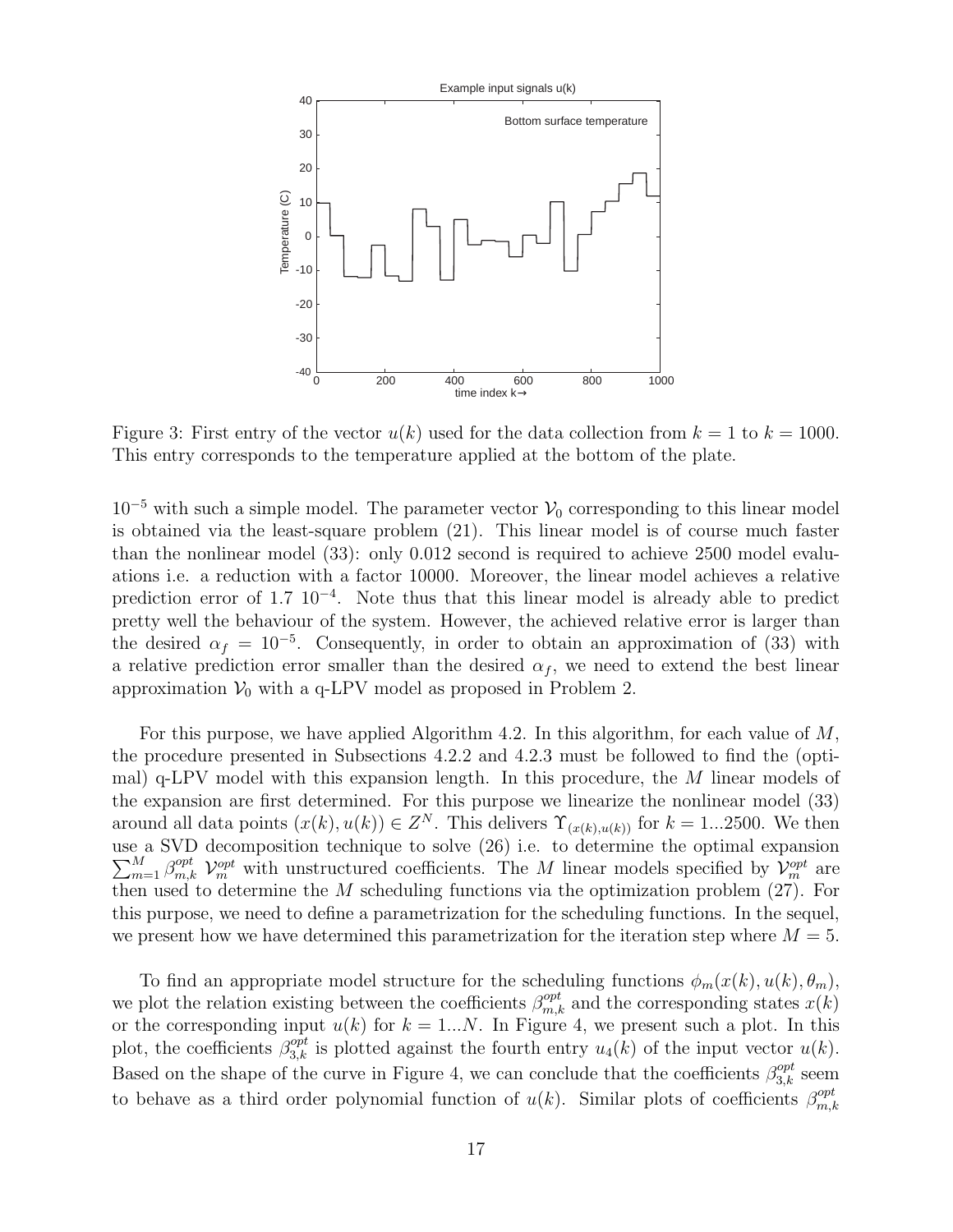

Figure 4:  $\beta_{3,k}$  versus the fourth input component  $u_4(k)$  (left side temperature).

against entries of  $x(k)$  suggest that a similar relation exists between  $\beta_{m,k}^{opt}$  and  $x(k)$ . This is not surprising since the nonlinearity of the original model (33) is caused by  $\lambda(T)$  which is a third order polynomial function of the temperature. Finally, after some trials and errors, we have chosen the following structure for the five scheduling functions  $\phi_m(x(k), u(k), \theta_m)$ :

$$
\phi_m(x_{red}(k), u(k), \theta_m) = [1 [x(k)]_{1:8}^T u(k)^T [x(k)]_{1:4}^{3T} [u(k)^3]^T] \theta_m, \tag{34}
$$

with  $\theta_m$  a parameter vector of dimension 21. Since we have chosen a scheduling function that is linear in the parameter vectors  $\theta_m$  for  $m = 1, \ldots, 5$ , the optimization problem (27) delivering the five optimal parameter vectors  $\theta_m^{opt}$  is here a least square problem.

The solution of Algorithm 4.2 that we have found following this procedure is a q-LPV model with five component models  $(M = 5)$ . Indeed,  $M = 5$  is the smallest value of M for which the corresponding q-LPV model satisfies (20) with  $\alpha_f = 10^{-5}$ . The nonlinear model can thus be approximated with a model made up of the summation of this q-LPV model  $(M = 5)$  and the best linear approximation. This approximation achieves the required accuracy since the relative prediction error is smaller than  $\alpha_f$ . Moreover, only 0.37 second is required to achieve 2500 model evaluations whereas 131 seconds were required with the initial nonlinear model (33). Consequently, we have been able to reduce the computation time by a factor 350 while keeping a very high accuracy for the prediction of the behaviour of the system.

As said previously, the solution of Algorithm 4.2 is a q-LPV model with five component models  $(M = 5)$ . To obtain this model, we had also to construct q-LPV models with an expansion length  $M = 1$  till  $M = 4$  (see Algorithm 4.2). For the sake of completion, we give, in Table 1, the achieved relative error obtained with the estimation data  $Z^N$  as well as the computation time to achieve 2500 model evaluations for these four intermediary q-LPV models.

As a final verification of the quality of our approximations, we have computed the relative prediction errors obtained with a set of 2500 new data points generated by the initial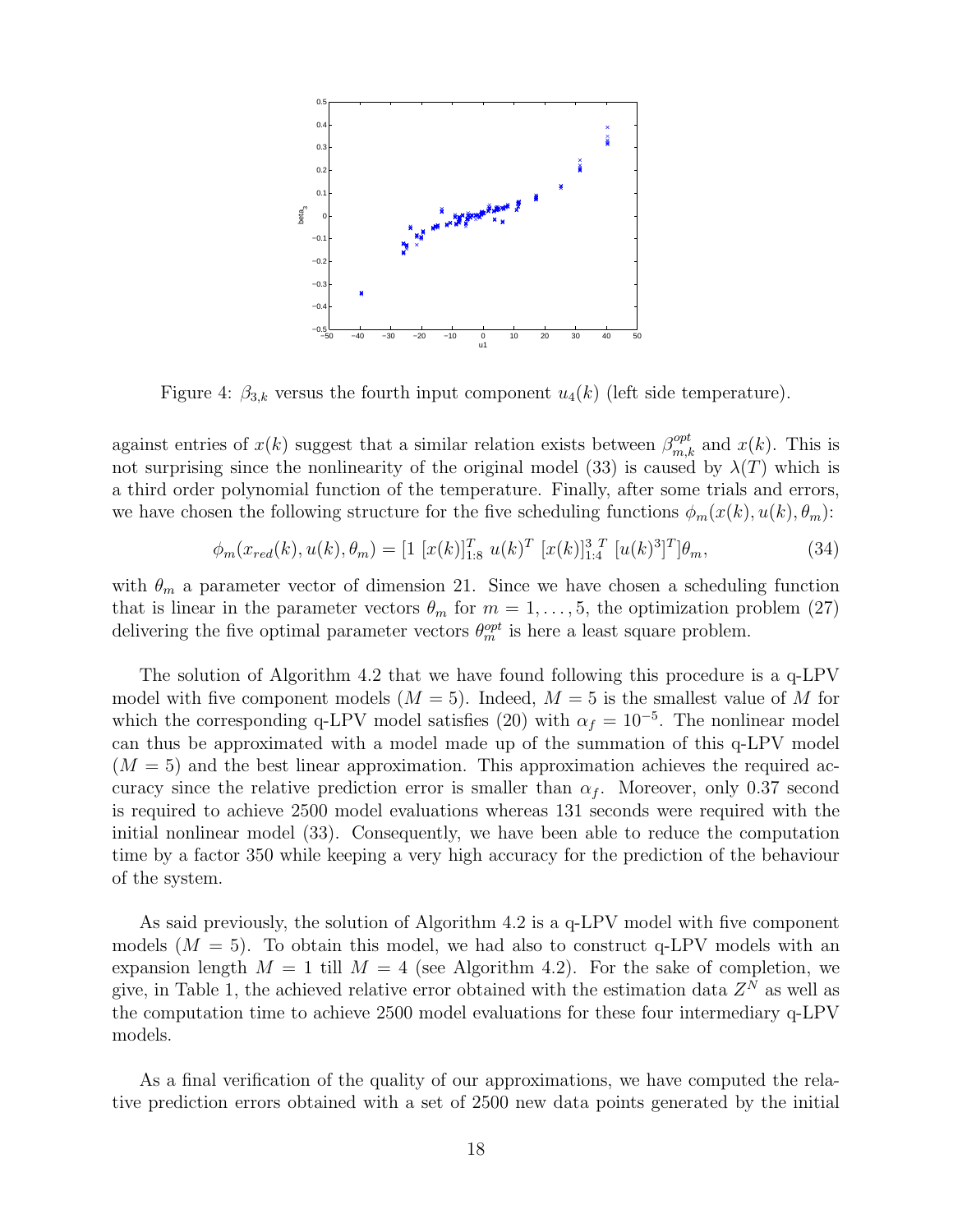| M | Relative error   | computation time $( s )$ |
|---|------------------|--------------------------|
|   | $0.95\ 10^{-4}$  | 0.10                     |
| 2 | $0.58\ 10^{-4}$  | 0.17                     |
| 3 | $0.22~10^{-4}$   | 0.24                     |
|   | $0.12 \ 10^{-4}$ | 0.31                     |

Table 1: Achieved relative error (left-hand side of (18)) obtained with the estimation data  $Z<sup>N</sup>$  and the computation time to achieve 2500 model evaluations for the four intermediary q-LPV models

system (33). The obtained relative error for the q-LPV model with five components (i.e. the solution of Algorithm 4.2) is  $0.58 \times 10^{-4}$ . As a comparison, the obtained relative error for the best linear approximation is 3.34 10<sup>−</sup><sup>4</sup> .

### 5.3 Filtering example

In this section we will use the qLPV model as identified in the previous section in a state estimation example. In the state estimation example we will estimate the temperature at all positions of the heated plate (i.e. the full state  $\bar{x}(k)$  of the system) using just five temperature measurements at each time step. In order to arrive at a proper state estimation problem, we first extend the original heated plate model using a additive process noise term:

$$
\bar{x}(k+1) = \bar{f}(\bar{x}(k), u(k)) + w(k),
$$
\n(35)

with  $\bar{f}(x(k), u(k))$  the physical nonlinear model derived in the previous section using a finite difference method. The vector  $\bar{x}(k) \in \mathbb{R}^{1024 \times 1}$  is the state vector before POD reduction and represents thus the temperature  $T(p(i_p), q(i_q), k)$  in each of the 1024 grid-cells  $(i_p = 1...32,$  $i_q = 1...32$ ). The additive noise  $w(k)$  is chosen as a zero mean stationary white noise signal with:

$$
\mathbb{E}\{w(k)\} = 0 \tag{36}
$$

$$
\mathbb{E}\{w(k)w(k)^{T}\} = 0.01 I \tag{37}
$$

Apart from a process noise, the model was extended with a observation model, i.e. a model that describes the available measurements. In this example the measurement model is given by the following linear model:

$$
y(k) = \begin{bmatrix} T(p(1), q(1), k) \\ T(p(32), q(1), k) \\ T(p(16), q(16), k) \\ T(p(1), q(32), k) \\ T(p(32), q(32), k) \end{bmatrix} + v(k),
$$
\n(38)

with  $v(k) \in \mathbb{R}^{5 \times 1}$  a zero mean stationary white noise signal with:

$$
\mathbb{E}\{v(k)\} = 0 \tag{39}
$$

$$
\mathbb{E}\{v(k)v(k)^{T}\} = I \tag{40}
$$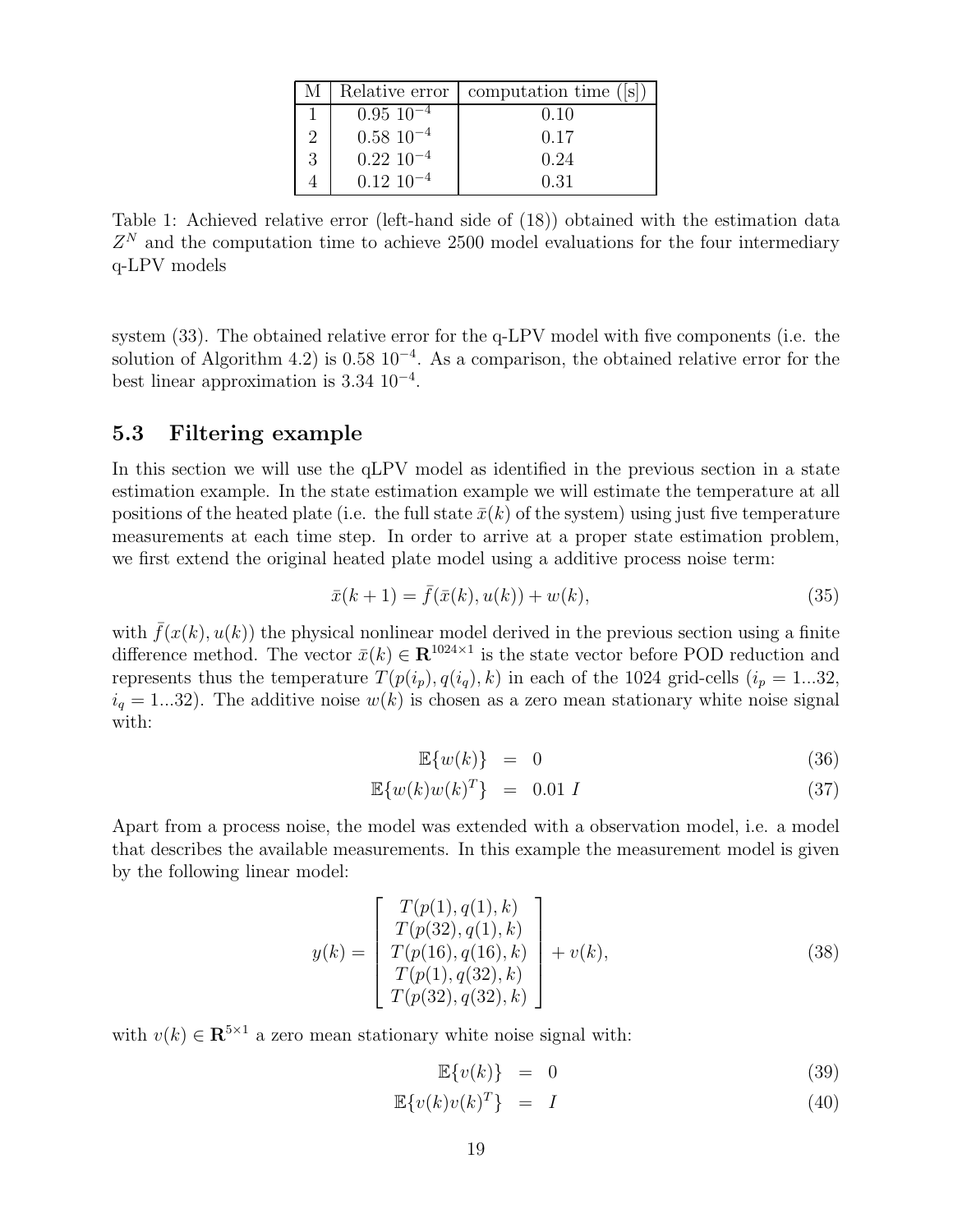As can be seen from the above equation, the temperature is measured in the center and at the four corners of the plate. These five temperatures are of course entries of  $\bar{x}(k)$ .

Using the model (35)-(40),  $N = 500$  states  $\bar{x}(k)$  and measurements  $y(k)$  were generated. The input  $u(k)$  used to generate these new states and measurements were generated using the procedure described in the previous subsection.

The input  $u(k)$  and the output  $y(k)$  will now be used to estimate the state  $\bar{x}(k)$  (i.e. the temperature of the plate in each grid-cell and for  $k = 1...500$  using a filtering technique. The state estimate will be denoted by  $\hat{\bar{x}}(k)$ . In order to obtain this estimate, not only input-output data are required, but also a model. We will here consider the estimate obtained with three different models. The first model is the nonlinear model (33) of order 25 obtained from the original nonlinear model (35) of order 1024 by applying a classical POD technique. The second model is the qLPV model for  $M = 5$  that was identified from (33) in the previous subsection and finally the third model is the linear model also identified in the previous subsection. Since the first two models are nonlinear the Unscented Kalman Filter (UKF) [12] was used to estimate  $\hat{\bar{x}}(k)$ . The UKF is an extension of the normal Kalman filter that is able to handle nonlinear models. For the linear model, the normal Kalman filter was used to obtain<sup>8</sup>  $\hat{\bar{x}}(k)$ .

The three models will be compared in their ability to estimate the state vector  $\bar{x}(k)$ . For this purpose, we introduce the following relative error  $\mathcal{E}$ :

$$
\mathcal{E} = \frac{\frac{1}{N} \sum_{k=1}^{N} |\bar{x}(k) - \hat{\bar{x}}(k)|^2}{\frac{1}{N} \sum_{k=1}^{N} |\bar{x}(k)|^2}
$$
(41)

with  $\hat{\bar{x}}(k)$  the state estimate and  $\bar{x}(k)$  the actual value obtained from simulation (here  $N = 500$ . Besides the estimation accuracy, the three models will also be compared with respect to the computational time required to perform the 500 estimations.

The results using each of the models are summarized in Table 2. This table confirms our previous results. Indeed, we observe that the qLPV model is a perfect trade-off between computational efficiency and state estimation accuracy.

### 6 Conclusions

In this paper, we have presented a method to approximate a computationally expensive first principles model by a qLPV model. Besides approximating the original model accurately and

<sup>&</sup>lt;sup>8</sup>The linear and qLPV model are both approximations of the reduced-order model (33) obtained after POD technique. This means that the filtering technique for the three models delivers an estimate of the reduced-order state  $x(k)$ . At the top of page 3, it is explained how to get the estimate of the actual state  $\bar{x}(k)$  from the one of  $x(k)$ .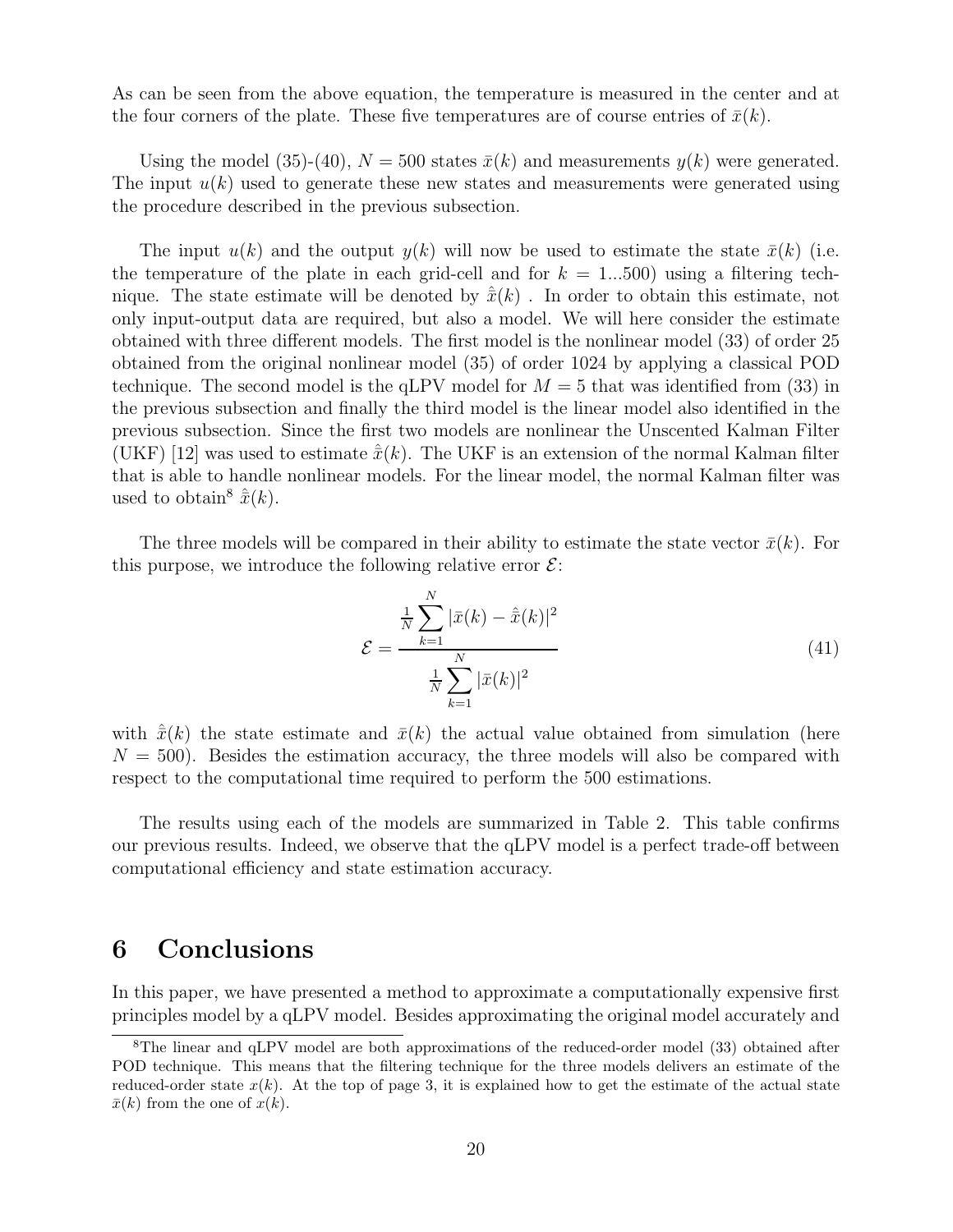| Model                           |            | Filter   Relative error $\mathcal E$ | Time required for   |
|---------------------------------|------------|--------------------------------------|---------------------|
|                                 |            |                                      | 500 state estimates |
| Original nonlinear model        | UKF        | $2 \; 10^{-4}$                       | 1100 s              |
| (after POD reduction)           |            |                                      |                     |
| Identified qLPV model $(M = 5)$ | <b>UKF</b> | $4\;10^{-4}$                         | 8.6s                |
| Identified linear model         | ΚF         | $33 \ 10^{-4}$                       | 3.3s                |

Table 2: State estimation results using the original reduced-order physical model (33), the identified qLPV model (for  $M = 5$ ) and an identified linear model. The relative estimation error  $\mathcal E$  is calculated via (41). For the first two nonlinear models the Unscented Kalman Filter (UKF) was used, for the linear model we used the normal Kalman filter.

conserving the physical interpretation of the states, the resulting qLPV model has generally a much simpler structure than the original model. This in turn implies that the CPU time associated with each model evaluation is generally considerably reduced, allowing the use of these models for online monitoring. Moreover, we have evidenced the applicability of the method on an example.

# References

- [1] P. Astrid. Reduction of Process Simulation models a Proper Orthogonal Decomposition Approach. PhD thesis, Eindhoven University of Technology, 2004.
- [2] R. Babuška. Fuzzy Modeling for Control. Kluwer Academic, Boston/Dordrecht/London, 1998.
- [3] B. Bamieh and L. Giarré. Identification of linear parameter varying models. *Interna*tional Journal of Robust and Nonlinear Control, 12:841–853, 2002.
- [4] R. Bos. Monitoring of Large Scale First Principles Models. PhD thesis, Delft University of Technology, 2006.
- [5] R. Bos, X. Bombois, and P.M.J. Van den Hof. Accelerating large-scale non-linear models for monitoring and control using spatial and temporal correlations. In Proceedings of American Control Conference 2004, pages 3705–3710, Boston, 2004.
- [6] N. Ganesh and L. T. Biegler. A robust technique for process flowsheet optimization using simplified model approximations. Computers and Chemical Eng.,  $11(6):553-565$ , 1987.
- [7] G. H. Golub and C. F. Van Loan. Matrix Computations. John Hopkins Univ. Press, Baltimore, USA, second edition, 1989.
- [8] P. Holmes, J. L. Lumley, and G. Berkooz. Turbulence, Coherent Structures, Dynamical Systems and Symmetry. Cambridge University Press, 1996.